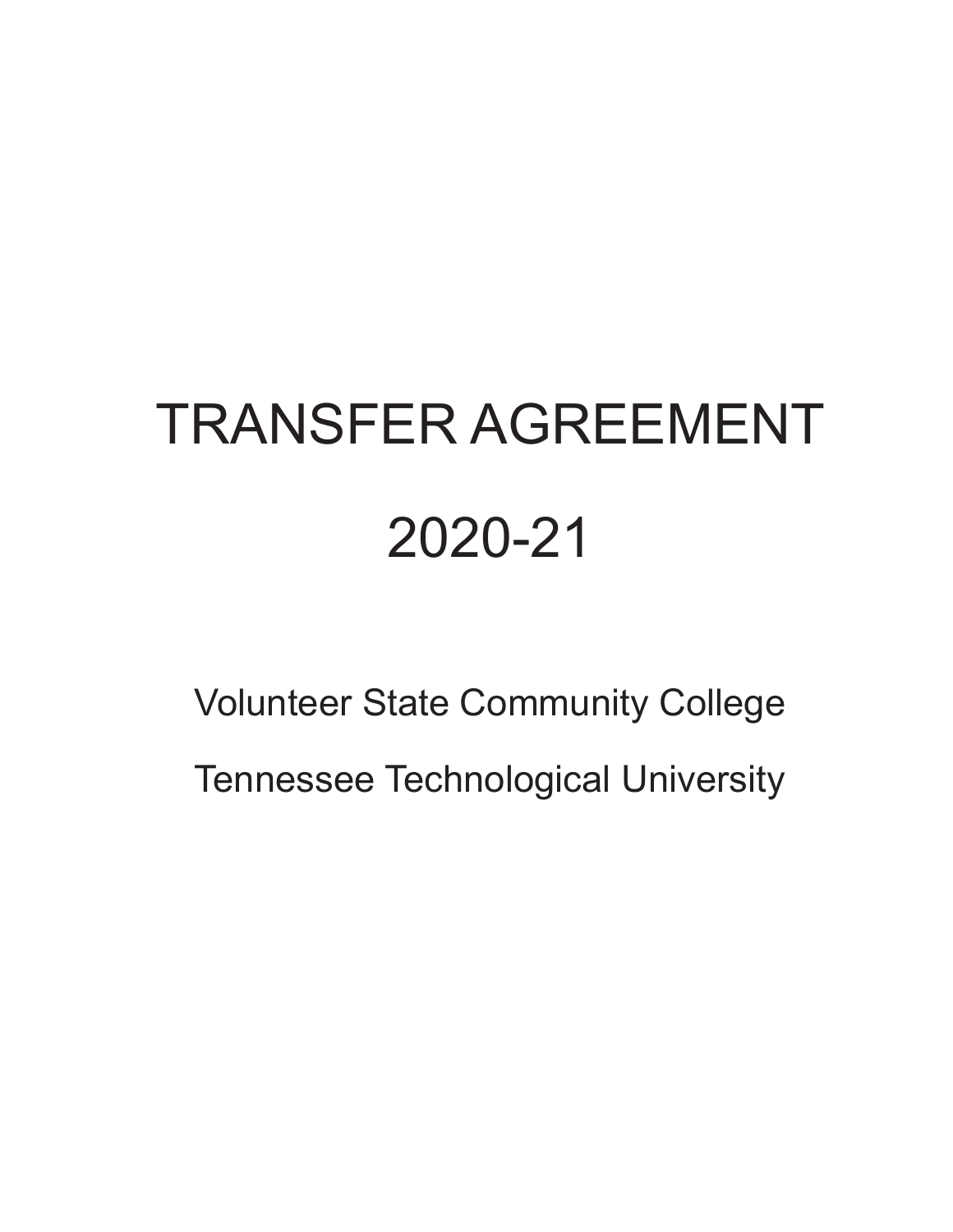*Use this as a guide to make your way through Volunteer State Community College and plan your future at Tennessee Technological University.*

### **CONTENTS**

| <b>Transfer Agreement Policies</b>       |     |  |
|------------------------------------------|-----|--|
| Admissions Standards                     |     |  |
| Application                              | ii  |  |
| <b>Expenses</b>                          | ii  |  |
| Scholarship Information                  | ii  |  |
| Undergraduate Colleges and Departments   | iii |  |
| <b>Questions Directory</b>               | iii |  |
| Index                                    |     |  |
| College of Agriculture and Human Ecology | 3   |  |
| <b>College of Business</b>               |     |  |
| College of Education                     | 10  |  |
| College of Engineering                   | 11  |  |
| College of Interdisciplinary Studies     | 13  |  |
| Army ROTC                                | 20  |  |
|                                          |     |  |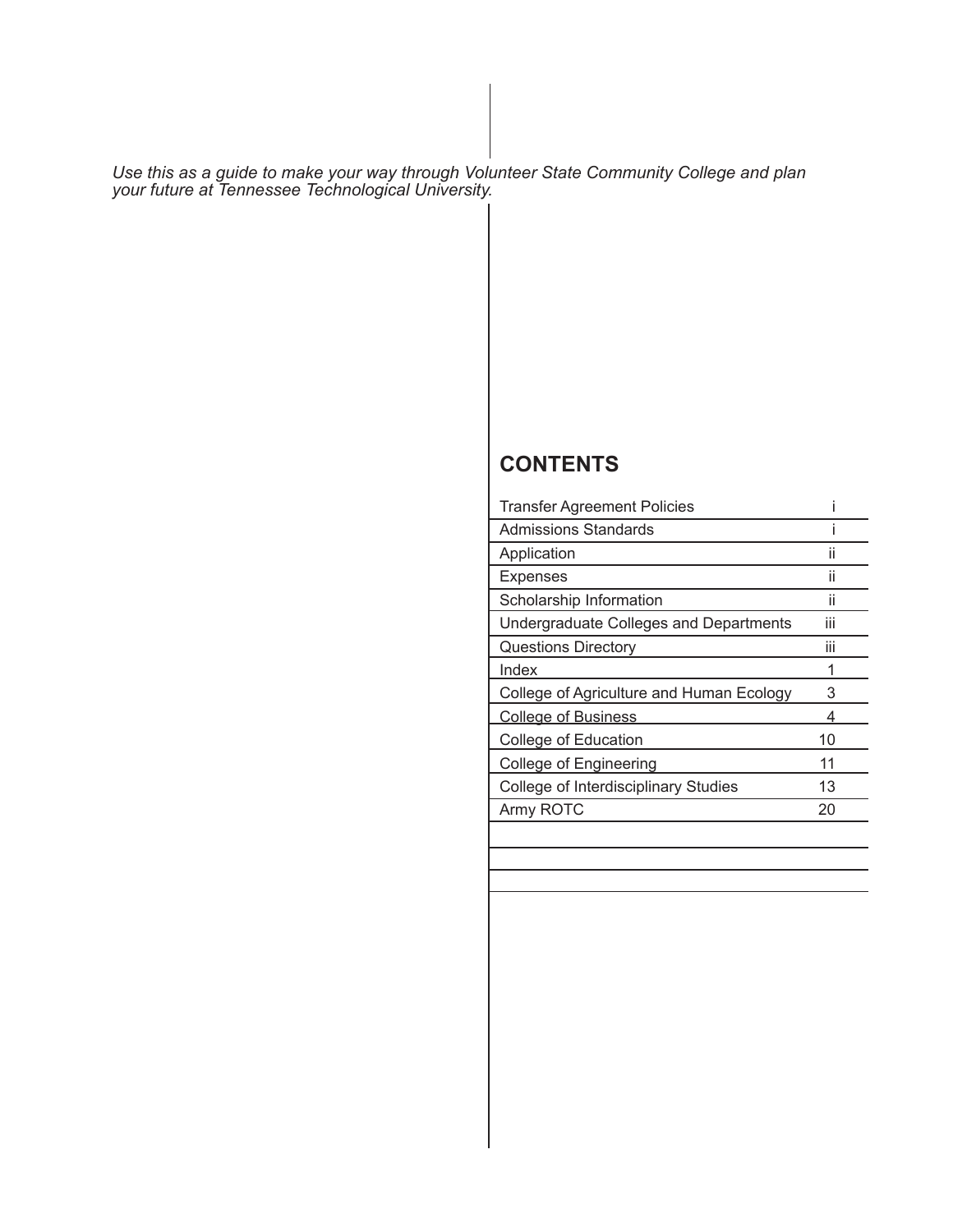#### **Transfer Agreement Policies**

- 1. This publication is a transfer agreement between Volunteer State Community College and Tennessee Technological University.
- 2. The current edition of this publication will be in effect for six years from the time a student becomes regularly admitted to Volunteer State.
- 3. Students entering Volunteer State must meet all the standards and follow the procedures of the current Volunteer State catalog.
- 4. Students entering Tennessee Technological University must meet the standards and follow the procedures of the current Tennessee Tech undergraduate catalog.
- 5. This agreement assumes that student will complete an associate degree at Volunteer State before entering Tennessee Tech. Students not completing an associate degree will have their applications evaluated as any other transfer student.
- 6. In some cases, individual programs at Tennessee Tech have specific requirements for admissions which supersede all others.

#### **Admissions Standards**

 Under this agreement, in order to be eligible for admission to Tennessee Tech, you must have an associate degree from Volunteer State and a minimum 2.0 grade point average.

 Students not completing an associate degree will have their applications evaluated as any other transfer student. In selected majors, a higher grade point average is required for admission. Check the curricular requirements and prerequisite course requirements for the major of your choice for additional information.

#### **Application**

- 1. Apply online at www.tntech.edu/admissions/apply. Application priority deadlines for desired terms: [Fall  $=$  Aug. 1, Spring  $=$  Dec. 1, Summer  $=$  May 1
- 2. Pay the \$25 application fee (if you've never paid it before) at the end of the application. If you choose not to pay at this time, you can log back into the online portal to pay later.
- 3. Request ALL official transcripts be sent to Tennessee Tech Admissions as soon as possible (including terms in progress). Make sure that you have final grades sent, as well, once they are posted. Please send to the mailing address listed below.
- 4. The grade point average (GPA) used for Admissions purposes will include grades earned at all previous institutions.
- 5. Students who have NOT earned 24 hours of transferrable work should also submit a high school transcript or GED scores (along with ACT and/or SAT scores). Students who have not successfully completed college-level math or English courses must follow ACCUPLACER testing guidelines.
- 6. Applicants will be notified of their admissions status after all credentials have been received and evaluated. Tentative admission may be granted on the basis of partial transcripts if the quality of work is clearly acceptable. Final admission is granted only after all official transcripts and credentials are received. Admission decisions will be e-mailed to the address provided by the student. You may also check your application status by logging back into your application.
- 7. Once accepted, your transcript evaluation will be able to be viewed. Only the credit, and not the grade, will transfer for academic and graduation purposes. Check out www.tntech.edu/transfer for your next steps (setting up student email, applying for housing, proper health forms, advisement, orientation, etc.)
- 8. All non-commuting freshmen must live in university housing. Please visit www.tntech.edu/reslife (or call 931-372-3414) for more information.

**Mailing Address: TTU Admissions Offi ce P.O. Box 5006 Cookeville, TN 38505**

**Physical Address: Admissions Offi ce Jere Whitson (208) 805 Quadrangle Cookeville, TN 38505**

**Contact Information: Phone: (931) 372-3888 Toll Free: (800) 255-8881 admissions@tntech.edu M-F 8 am-4:30pm (CT)** 

#### **\*\*\*To schedule a date to visit TTU, please sign up at www.tntech.edu/visit.\*\*\***

#### **Expenses**

For the current list of current fees, check the Bursar's website at www.tntech.edu/bursar/

#### **Scholarship Information**

Scholarship opportunities are available for transfer students. For scholarship information, check the scholarship website at www.tntech.edu/scholarships/ The scholarship deadline date is December 15 for the next academic year. But, additional dates are applicable for transfer students. For more information, please visit www.tntech.edu/tsapp.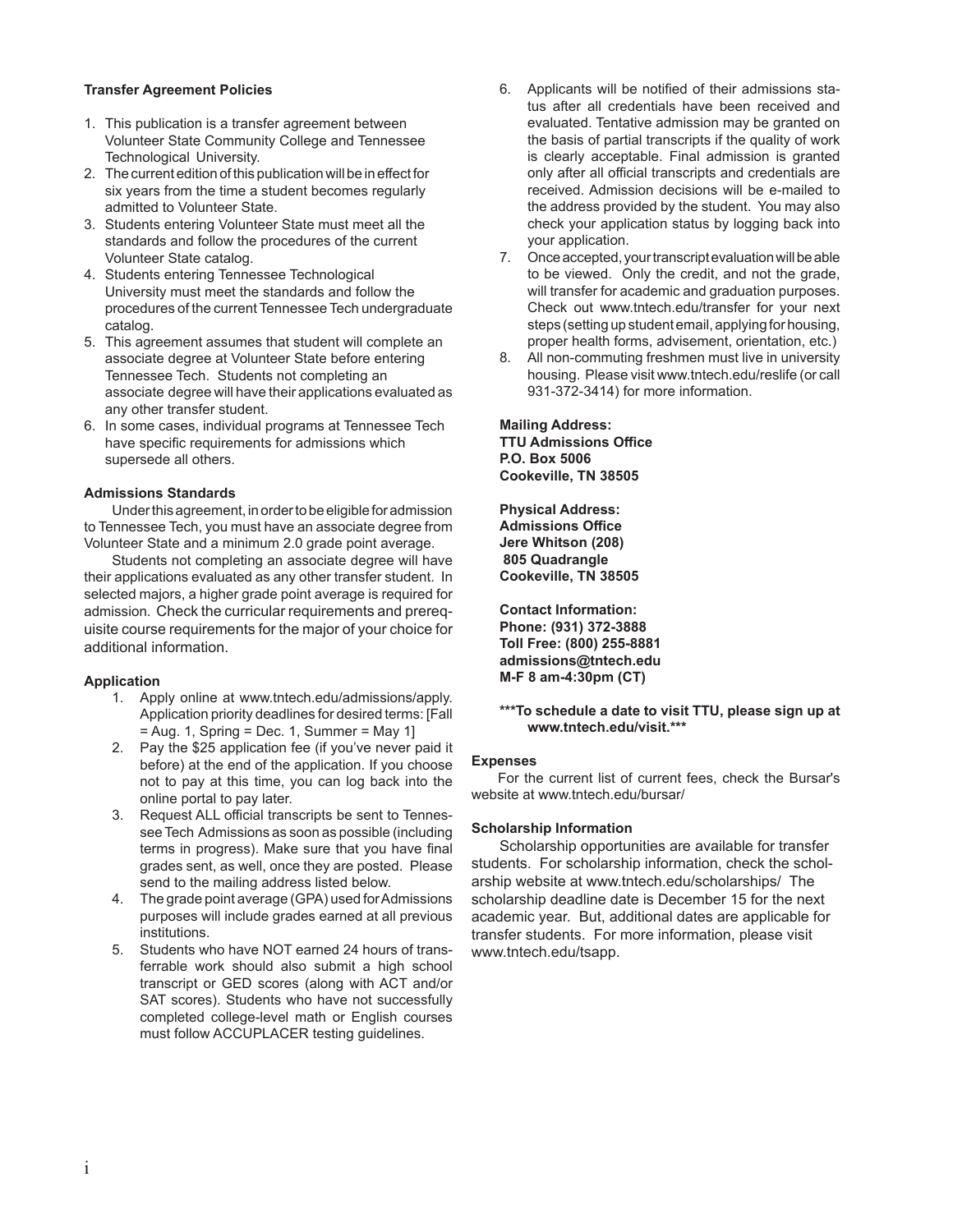### **Undergraduate Colleges and Departments**

# **College of Agriculture and Human Ecology College of Education**<br>Counseling and Psy

School of Agriculture Counseling and Psychology<br>
School of Human Ecology<br>
Curriculum and Instruction

#### **College of Arts and Sciences**

 Biology **College of Engineering** Chemistry Chemical Engineering English Computer Science **History Mechanical Engineering Physics** Sociology and Political Science **College of Fine Arts** 

#### **College of Business <b>Music** Music

**Accounting** Decision Sciences and Management **College of Interdisciplinary Studies** Economics, Finance and Marketing *Communication* 

Curriculum and Instruction Exercise Science, Physical Education & Wellness

Civil and Environmental Engineering Electrical and Computer Engineering Mathematics Manufacturing and Engineering Technology

Art, Craft, and Design

School of Environmental Studies School of Indisciplinary Studies School of Professional Studies

#### **Whitson-Hester School of Nursing**

### **Questions? Contact**

| Academic Records                 | Registrar, Jere Whitson 221                                     | 372-3317 |
|----------------------------------|-----------------------------------------------------------------|----------|
| Admissions                       | Admissions Office, Jere Whitson 208                             | 372-3888 |
| <b>Athletics</b>                 | Athletics, Hooper Eblen 300                                     | 372-3940 |
| <b>Auto Registration</b>         | Parking & Transportation                                        | 372-6428 |
| <b>Bills</b>                     | Business Office, Derryberry Hall 100                            | 372-3311 |
| <b>Books and Supplies</b>        | University Store, Roaden University Center G-7                  | 372-3131 |
| College of                       |                                                                 |          |
| Agriculture and Human Ecology    | Dean's Office, Oakley Hall 102                                  | 372-3149 |
| Arts and Sciences                | Dean's Office, Henderson Hall 202                               | 372-3118 |
| <b>Student Success Center</b>    | Henderson Hall 202                                              | 372-3610 |
| <b>Business</b>                  | Dean's Office, Johnson Hall 101                                 | 372-3372 |
| <b>Student Success Center</b>    | Johnson Hall 107                                                | 372-3371 |
| Education                        | Dean's Office, T. J. Farr 100                                   | 372-3124 |
| <b>Student Success Center</b>    | T.J. Farr Builing 202                                           | 372-6036 |
| Engineering                      | Dean's Office, Clement Hall 201                                 | 372-3172 |
| <b>Student Success Center</b>    | <b>Clement Hall 206</b>                                         | 372-3833 |
| <b>Interdisciplinary Studies</b> | Dean's Office, Southwest Hall 146                               | 372-3394 |
| <b>Student Success Center</b>    | Southwest Hall 146                                              | 372-6238 |
| School of Nursing                | Academic Advisors, Nursing and Health Services                  | 372-3229 |
| Counseling                       | Counseling Center, Roaden University Center 307                 | 372-3331 |
| <b>Financial Aid</b>             | Financial Aid Office, Jere Whitson 302                          | 372-3073 |
| <b>Fraternities</b>              | Activities & Campus Life, Roaden University Center 234 372-3236 |          |
| Housing                          | Office of Residential Life, MS Cooper 217                       | 372-3414 |
| <b>Religious Opportunity</b>     | Activities & Campus Life, Roaden University Center 234 372-3236 |          |
| <b>Student Government</b>        | Activities & Campus Life, Roaden University Center 234 372-3236 |          |
| <b>Student Organizations</b>     | Activities & Campus Life, Roaden University Center 234 372-3236 |          |
| Office of Teacher Education      | College of Education, TJ Farr 103                               | 372-3170 |
| <b>Veteran Certification</b>     | Military and Veterans Affairs, Jere Whitson 324                 | 372-3070 |
|                                  |                                                                 |          |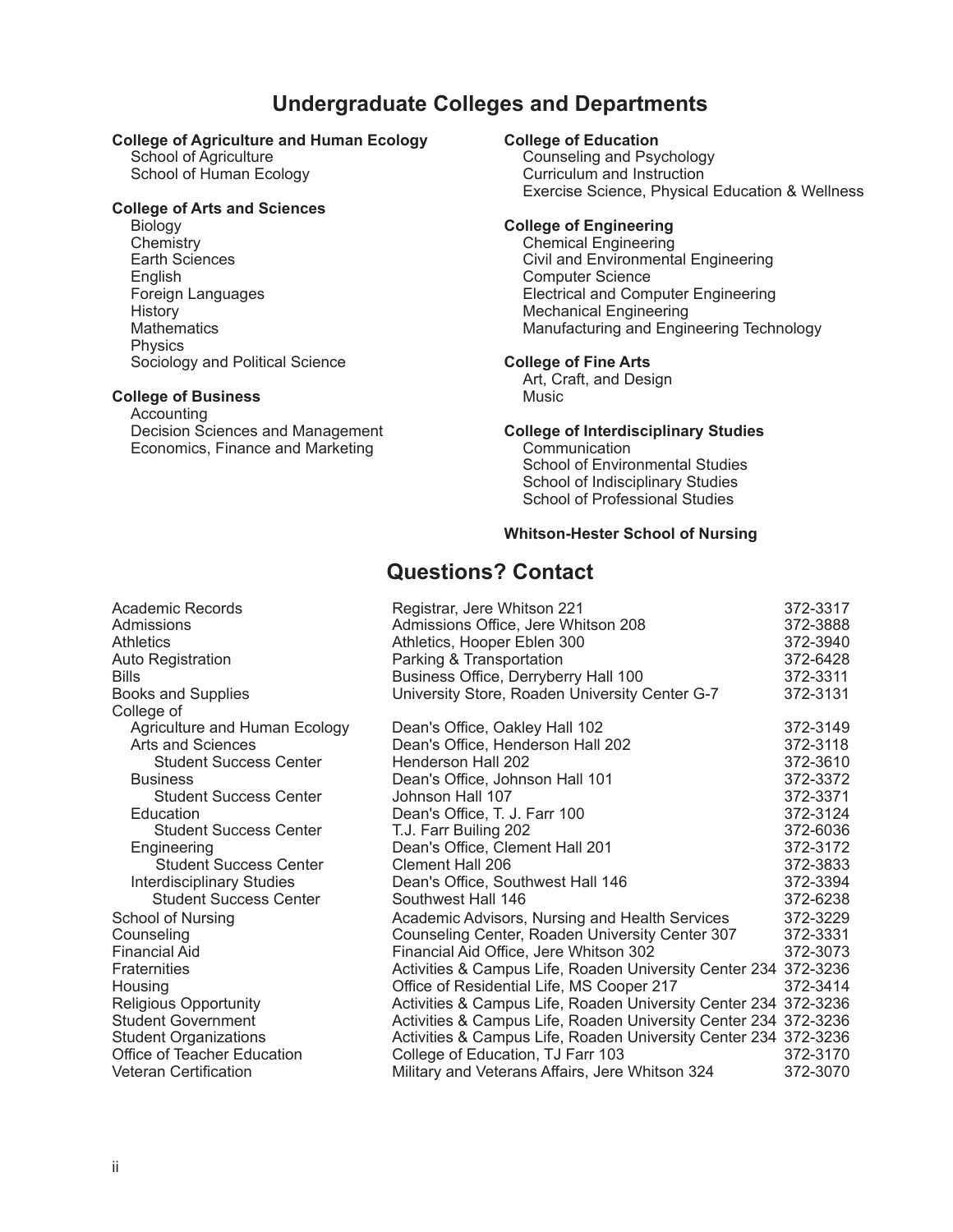### (Alphabetized by Major)

| 20 |
|----|
|    |
|    |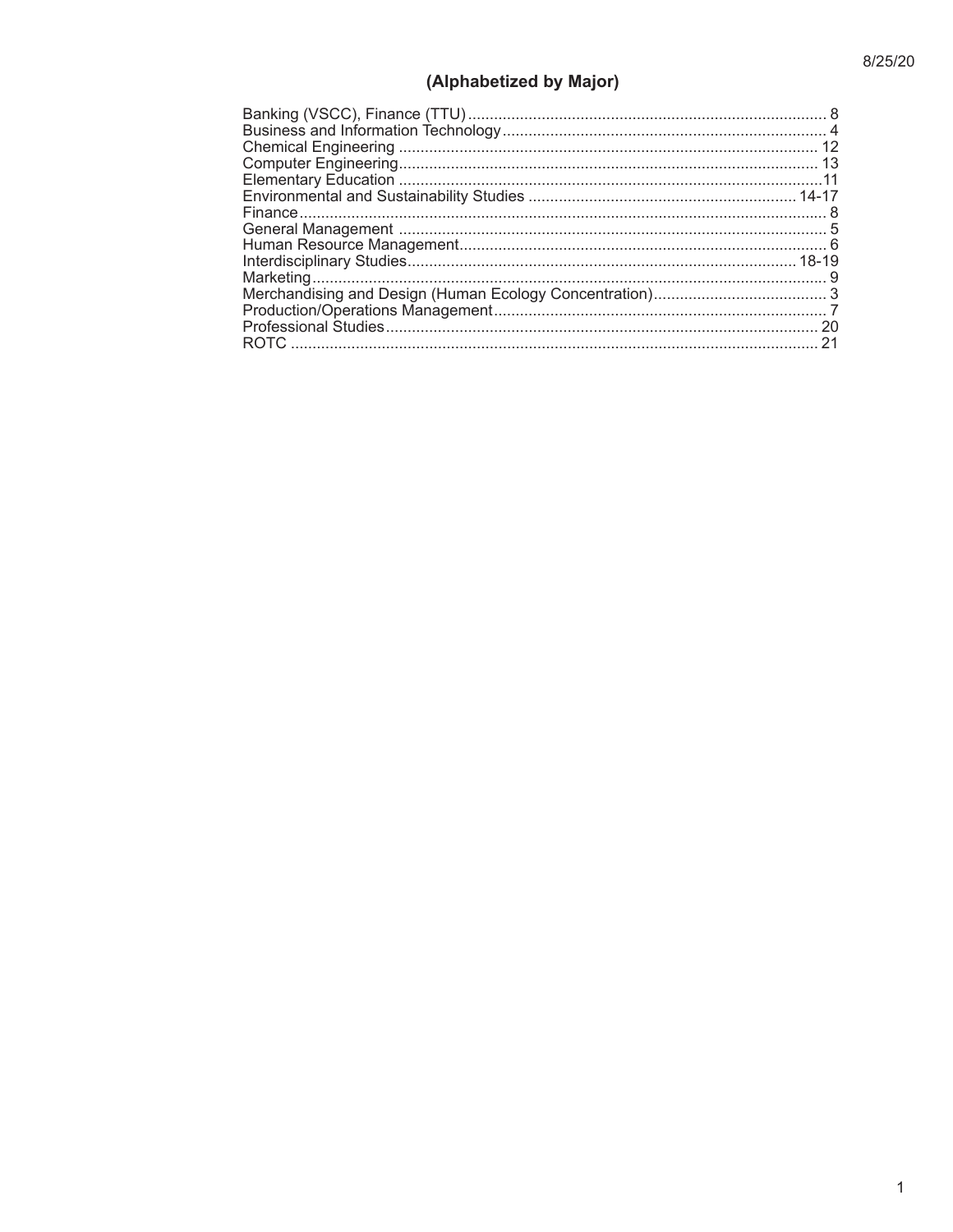### (Alphabetized by College)

| College of Agriculture and Human Ecology<br>School of Human Ecology |  |
|---------------------------------------------------------------------|--|
|                                                                     |  |
| <b>College of Business</b>                                          |  |
| Department of Decision Sciences and Management                      |  |
|                                                                     |  |
|                                                                     |  |
|                                                                     |  |
|                                                                     |  |
| Department of Economics, Finance, and Marketing                     |  |
|                                                                     |  |
|                                                                     |  |
| <b>College of Education</b>                                         |  |
|                                                                     |  |
|                                                                     |  |
| <b>College of Engineering</b>                                       |  |
|                                                                     |  |
|                                                                     |  |
| College of Interdisciplinary Studies                                |  |
|                                                                     |  |
|                                                                     |  |
|                                                                     |  |
|                                                                     |  |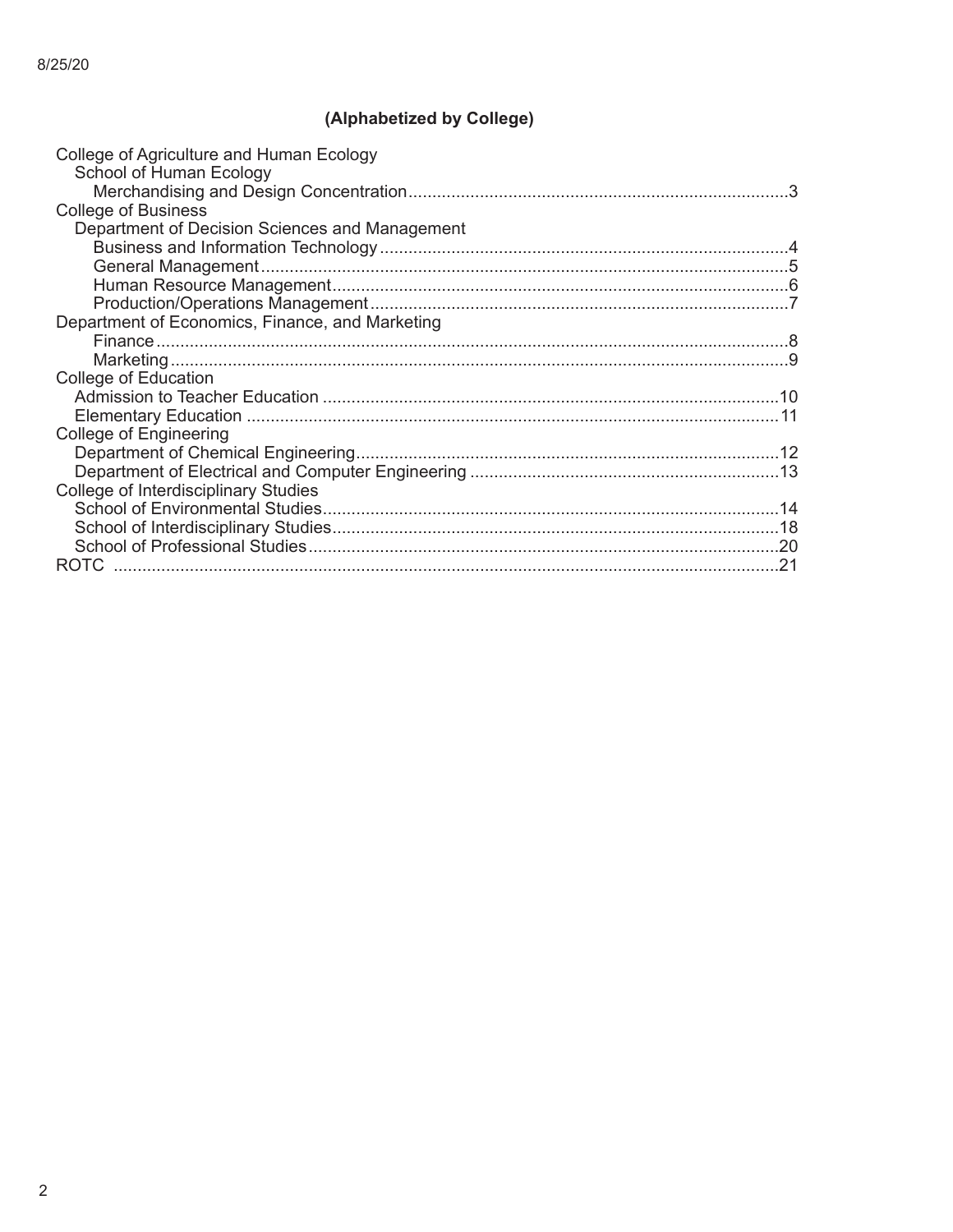#### 8/25/20

#### **HUMAN ECOLOGY**

### **MERCHANDISING AND DESIGN**

#### *VOLUNTEER STATE COMMUNITY COLLEGE*

| <b>Freshman Year</b><br><b>MATH 1010</b><br><b>SOCI 1010</b><br><b>Humanities/Fine Arts Electives</b><br>$E$ lective <sup>1</sup>                                       | CHEM 1110, 1120 General Chemistry I, II<br>ENGL 1010, 1020 English Composition I, II<br><b>Math for General Studies</b><br>Intro to Sociology                                                                                                                                 | 8<br>6<br>3<br>3<br>6<br>4                | <b>Sophomore Year</b><br>COMM 2025 or 2045<br><b>ENGL Literature</b><br><b>PSYC 1030</b><br>Electives          | ECON 2200Principles of Microeconomics<br>HIST 2010, 2020Early, Modern US History<br>Introduction to Psychology                                                                                                                                        | 3<br>$\frac{3}{3}$<br>$\begin{array}{c} 6 \\ 3 \end{array}$<br>9 |
|-------------------------------------------------------------------------------------------------------------------------------------------------------------------------|-------------------------------------------------------------------------------------------------------------------------------------------------------------------------------------------------------------------------------------------------------------------------------|-------------------------------------------|----------------------------------------------------------------------------------------------------------------|-------------------------------------------------------------------------------------------------------------------------------------------------------------------------------------------------------------------------------------------------------|------------------------------------------------------------------|
|                                                                                                                                                                         | Total                                                                                                                                                                                                                                                                         | 30                                        |                                                                                                                | Total                                                                                                                                                                                                                                                 | 27                                                               |
| <b>Junior Year</b><br><b>ACCT 3720</b>                                                                                                                                  | <b>TENNESSEE TECHNOLOGICAL UNIVERSITY</b><br>Advisor: Dr. Melinda Anderson, Human Ecology<br>Oakley Hall Room 105 - Phone: (931) 372-3157<br>Survey of Accounting                                                                                                             | 3                                         | <b>Senior Year</b><br><b>HEC 3011</b>                                                                          | <b>Consumer Economics</b>                                                                                                                                                                                                                             | 3                                                                |
| HEC 3275 or guided elective                                                                                                                                             |                                                                                                                                                                                                                                                                               | 3                                         | <b>HEC 3310</b>                                                                                                | Textiles I                                                                                                                                                                                                                                            | $\frac{3}{3}$                                                    |
| <b>HEC 1005</b><br><b>HEC 1010</b><br><b>HEC 1110</b><br><b>HEC 1150</b><br><b>HEC 2065</b><br><b>HEC 2311</b><br><b>HEC 2355</b><br><b>HEC 3025</b><br><b>HEC 3350</b> | Intro to Human Ecology<br>Life Span Development<br><b>Concepts of Design</b><br>Analysis of Apparel and Findings<br><b>Families in Society</b><br>Practicum: Merchandising &<br>Design<br><b>Clothing Construction</b><br>Professionalism in the Workplace<br>Merchandising I | 1<br>3<br>3<br>3<br>3<br>1<br>3<br>1<br>3 | <b>HEC 3320</b><br><b>HEC 4315</b><br><b>HEC 4320</b><br><b>HEC 4340</b><br><b>HEC 4360</b><br><b>HEC 4990</b> | <b>Textiles II</b><br><b>Global Social Responsibility</b><br>Merchandise Promotion & Advertising 3<br>History of Furnishings and Dress<br>Merchandising II<br>Internship<br>Apparel or Design Based course<br><b>Upper Division Business Elective</b> | 3<br>3<br>3<br>6<br>$\,$ 6 $\,$<br>3                             |
|                                                                                                                                                                         | Total                                                                                                                                                                                                                                                                         | 27                                        |                                                                                                                | Total                                                                                                                                                                                                                                                 | 36                                                               |

**Students must complete 50 hours at senior institution with 36 hours of upper-division credit at the 3000- 4000 level.**

1 Courses must be selected from the VSCC/TTU Transfer Equivalency table www.tntech.edu/admissions/undergraduate/ transfer/transfercredit.php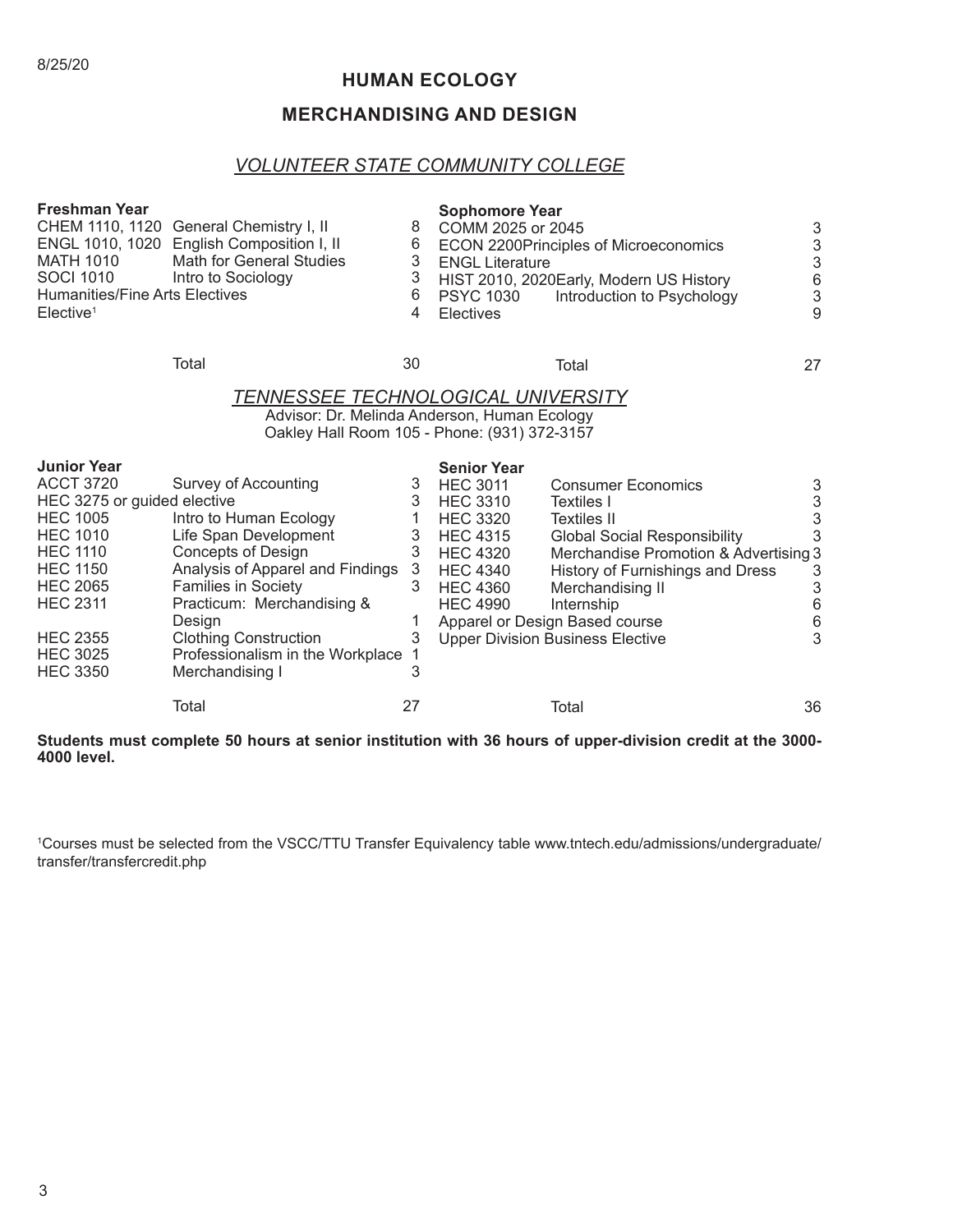### **COLLEGE OF BUSINESS DEPARTMENT OF DECISION SCIENCES AND MANAGEMENT**

#### **BUSINESS MANAGEMENT - BUSINESS AND INFORMATION TECHNOLOGY**

#### *VOLUNTEER STATE COMMUNITY COLLEGE*

|                                          |                                  |   |           | <b>Sophomore Year</b>                           | SP       |
|------------------------------------------|----------------------------------|---|-----------|-------------------------------------------------|----------|
| <b>Freshman Year</b>                     |                                  |   | <b>SP</b> | ACCT 1010, 1020Principles of Accounting I, II 3 | 3        |
| <b>INFS 1010</b>                         | <b>Computer Applications</b>     | 0 | 3         | ECON 2100, 2200Principles of Macroeconomics,    |          |
| COMM 2025 or 2045                        |                                  |   |           | Microeconomics                                  | 3        |
|                                          | Fundamentals of Communication or |   |           | <b>ENGL Literature</b>                          | $\Omega$ |
|                                          | <b>Public Speaking</b>           | 3 | U         | HIST 2010, 2020 Early, Modern US History        |          |
| ENGL 1010, 1020English Composition I, II |                                  | 3 | 3         | Elective <sup>2</sup>                           | 3        |
| MATH 1130, 1830College Algebra;          |                                  |   |           | Humanities/Fine Arts Electives <sup>3</sup>     | 3        |
|                                          | <b>Applied Calculus</b>          |   | 3         |                                                 |          |
| Natural Science <sup>1</sup>             |                                  |   |           |                                                 |          |
| Electives <sup>2</sup>                   |                                  |   | 3         |                                                 |          |
| Total                                    |                                  |   | 16        | Total                                           | 15       |

#### *TENNESSEE TECHNOLOGICAL UNIVERSITY*

Advisor: Dr. Thomas Timmerman, Department Chairperson - Johnson Hall 306, Phone: (931) 372-3160

| <b>Junior Year</b> |                                            |    | <b>Senior Year</b>       |                                       |    |
|--------------------|--------------------------------------------|----|--------------------------|---------------------------------------|----|
| <b>BMGT 3510</b>   | Mgmt. and Organization Behavior            | 3  | <b>BMGT 4930</b>         | <b>Business Strategy</b>              | 3  |
| <b>BMGT 3720</b>   | <b>Business and Communication I</b>        | 3  | <b>DS 3520</b>           | <b>Operations Management</b>          | 3  |
| <b>DS 3620</b>     | <b>Business Analytics: Data Driven</b>     |    | <b>DS 3865</b>           | <b>Business Database Management 2</b> | -3 |
|                    | Decision Making                            | 3  | <b>DS 3870</b>           | <b>Business Apps Development II</b>   | 3  |
| <b>DS 3841</b>     | Mgt. Information Systems                   | 3  | <b>DS 4250</b>           | <b>Business Data Communications</b>   | 3  |
| <b>DS 3850</b>     | <b>Business Applications Development 3</b> |    | <b>DS 4330</b>           | Management Info Systems Analysis      |    |
| <b>DS 3860</b>     | <b>Business Database Management</b>        | 3  |                          | and Design                            | 3  |
| <b>ECON 3610</b>   | <b>Business Statistics I</b>               | 3  | <b>DS 4550</b>           | Information Systems Dev Practicum 3   |    |
| FIN 3210           | Principles of Managerial Finance           | 3  | ECON 3320, 3810 or 3820  |                                       | 3  |
| <b>MKT 3400</b>    | <b>Principles of Marketing</b>             | 3  | LAW 2810                 | <b>Business Legal Environment and</b> |    |
| <b>DS Elective</b> |                                            |    |                          | <b>Ethics</b>                         | 3  |
| <b>UBUS 1020</b>   | <b>Success Skills for Business Studies</b> |    | $E$ lective <sup>4</sup> |                                       | 3  |
|                    | Total                                      | 31 |                          | Total                                 | 30 |

<sup>1</sup> Natural science, choose from: BIOL 1010-1020 or BIOL 1110-1120; CHEM 1110-1120; PHYS 2010-2020; or GEOL 1040-1050.

2 Courses must be selected from the VSCC/TTU Transfer Equivalency table www.tntech.edu/admissions/undergraduate/ transfer/transfercredit.php

3 Fine arts electives, choose one from: ART 1035, MUS 1030, PHIL 1030 or THEA 1030.

<sup>4</sup> Elective courses must be selected in consultation with the advisor.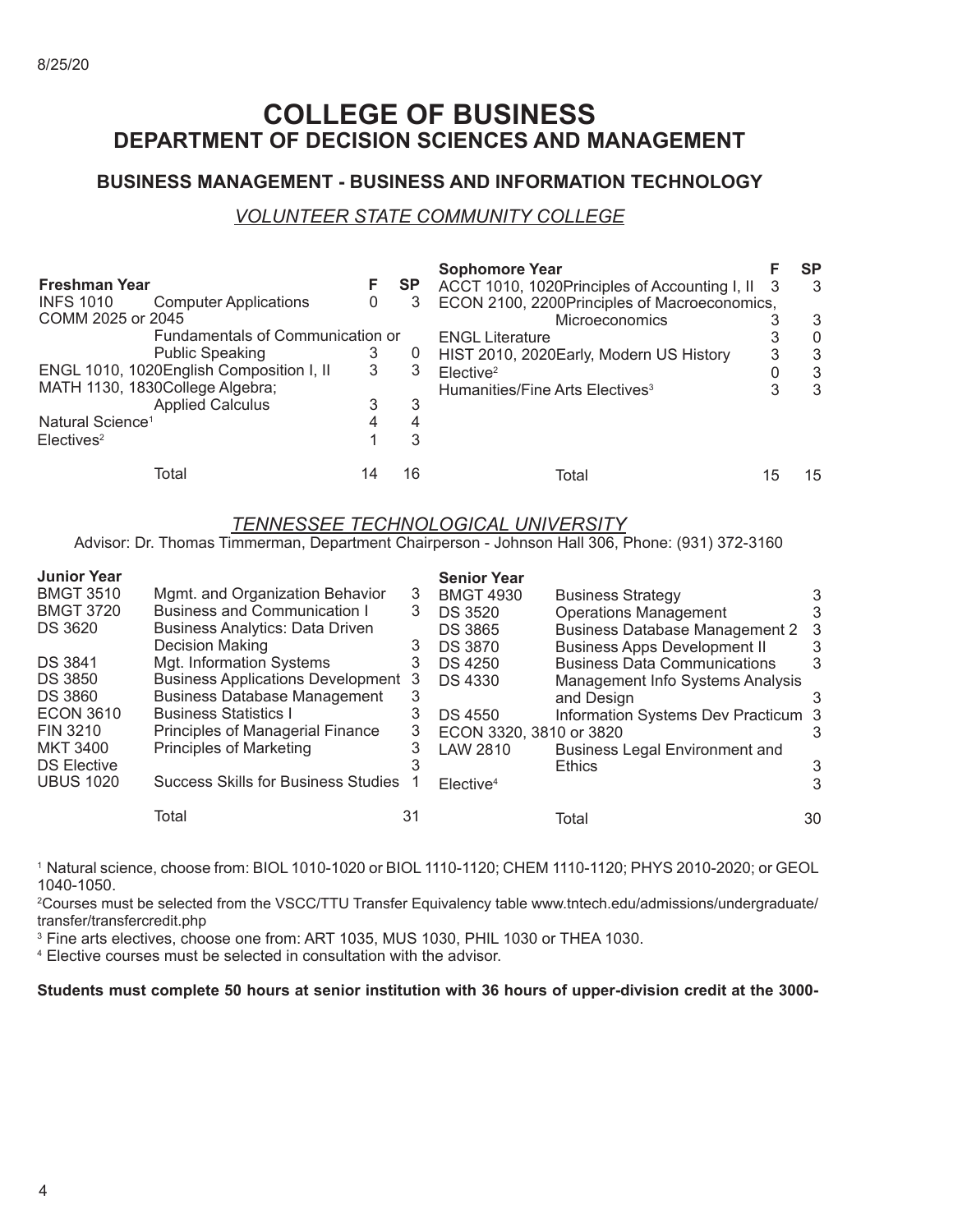### **DEPARTMENT OF DECISION SCIENCES AND MANAGEMENT**

#### **BUSINESS MANAGEMENT - GENERAL MANAGEMENT**

#### *VOLUNTEER STATE COMMUNITY COLLEGE*

| <b>Freshman Year</b>            |                                          |   | <b>SP</b> | <b>Sophomore Year</b>                           |   | SP       |
|---------------------------------|------------------------------------------|---|-----------|-------------------------------------------------|---|----------|
| <b>INFS 1010</b>                | <b>Computer Applications</b>             | 0 |           | ACCT 1010, 1020Principles of Accounting I, II 3 |   | 3        |
| COMM 2025 or 2045               |                                          |   |           | ECON 2100, 2200Principles of Macroeconomics,    |   |          |
|                                 | Fundamentals of Communication or         |   |           | Microeconomics                                  |   | 3        |
|                                 | <b>Public Speaking</b>                   |   |           | <b>ENGL Literature</b>                          |   | $\Omega$ |
|                                 | ENGL 1010, 1020English Composition I, II | 3 | 3         | HIST 2010, 2020Early, Modern US History         | 3 | 3        |
| MATH 1130, 1830College Algebra; |                                          |   |           | Elective <sup>2</sup>                           |   | 3        |
|                                 | <b>Applied Calculus</b>                  |   |           | Humanities/Fine Arts Electives <sup>3</sup>     | 3 | 3        |
| Natural Science <sup>1</sup>    |                                          |   | 4         |                                                 |   |          |
| Electives <sup>2</sup>          |                                          |   | 3         |                                                 |   |          |
| Total                           |                                          |   | 16        | Total                                           |   | 15       |

#### *TENNESSEE TECHNOLOGICAL UNIVERSITY*

Advisor: Dr. Thomas Timmerman, Department Chairperson - Johnson Hall 306, Phone: (931) 372-3160

|                                  |                                                                                                | <b>Senior Year</b>                         |                                        |    |
|----------------------------------|------------------------------------------------------------------------------------------------|--------------------------------------------|----------------------------------------|----|
| Mgt. & Organization Behavior     | 3                                                                                              | <b>BMGT 3720</b>                           | <b>Business Communication I</b>        | 3  |
| International Management         | 3                                                                                              | <b>BMGT 4520</b>                           | Organizational Leadership              | 3  |
| Human Resource Management        | 3                                                                                              | <b>BMGT 4930</b>                           | <b>Business Strategy</b>               |    |
| Mgt. Information Systems         |                                                                                                | DS 3520                                    | <b>Operations Management</b>           | 3  |
|                                  | 3                                                                                              | DS 3620                                    | <b>Business Analytics: Data Driven</b> |    |
| <b>Business Statistics I</b>     |                                                                                                |                                            | Decision Making                        | 3  |
| Principles of Managerial Finance | 3                                                                                              | LAW 2810                                   | <b>Business Legal Environment and</b>  |    |
| <b>Principles of Marketing</b>   |                                                                                                |                                            | <b>Ethics</b>                          | 3  |
|                                  |                                                                                                |                                            |                                        | 6  |
|                                  |                                                                                                | Elective <sup>4</sup>                      |                                        | 6  |
|                                  |                                                                                                |                                            |                                        |    |
|                                  |                                                                                                |                                            | Total                                  | 30 |
| Total                            | 31                                                                                             |                                            |                                        |    |
|                                  | ECON 3320, 3810 or 3820<br><b>Business Electives<sup>4</sup></b><br><b>BMGT or DS Elective</b> | <b>Success Skills for Business Studies</b> | <b>BMGT Electives</b>                  |    |

<sup>1</sup> Natural science, choose from: BIOL 1010-1020, BIOL 1110-1120, CHEM 1110-1120, PHYS 2010-2020, or GEOL 1040-1050.

2 Courses must be selected from the VSCC/TTU Transfer Equivalency table www.tntech.edu/admissions/undergraduate/ transfer/transfercredit.php

3 Fine arts electives, choose one from: ART 1035, MUS 1030, PHIL 1030 or THEA 1030.

<sup>4</sup> Elective courses must be selected in consultation with the advisor.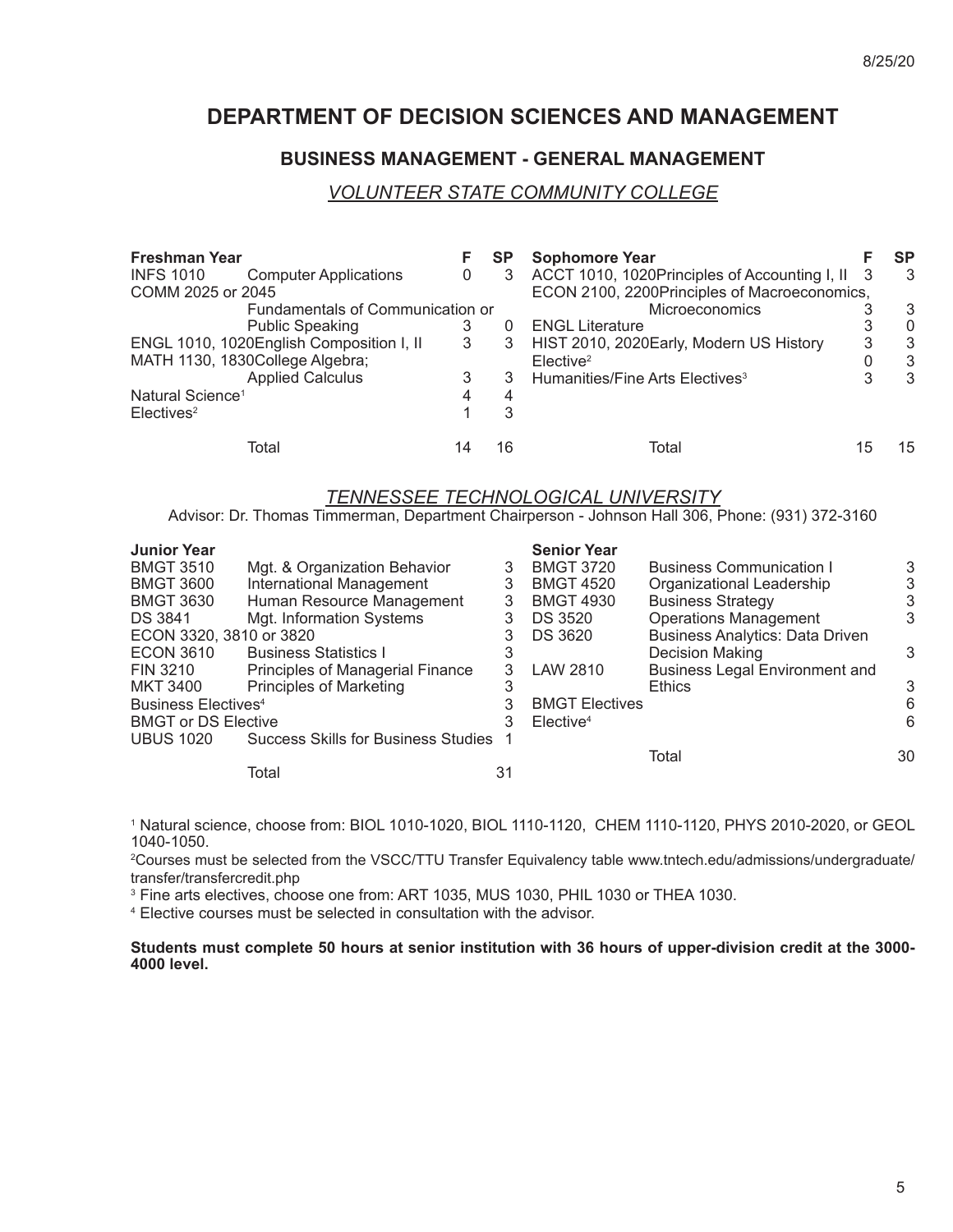### **DEPARTMENT OF DECISION SCIENCES AND MANAGEMENT**

#### **BUSINESS MANAGEMENT - HUMAN RESOURCE MANAGEMENT**

#### *VOLUNTEER STATE COMMUNITY COLLEGE*

| <b>Freshman Year</b>         |                                          | F | <b>SP</b>    | <b>Sophomore Year</b>                         |    | <b>SP</b> |
|------------------------------|------------------------------------------|---|--------------|-----------------------------------------------|----|-----------|
| <b>INFS 1010</b>             | <b>Computer Applications</b>             | 0 | 3            | ACCT 1010, 1020Principles of Accounting I, II |    | -3        |
| COMM 2025 or 2045            |                                          |   |              | ECON 2100, 2200Principles of Macroeconomics,  |    |           |
|                              | Fundamentals of Communication or         |   |              | <b>Microeconomics</b>                         |    | 3         |
|                              | <b>Public Speaking</b>                   |   | $\mathbf{O}$ | <b>ENGL Literature</b>                        |    | $\theta$  |
|                              | ENGL 1010, 1020English Composition I, II | 3 | 3            | HIST 2010, 2020 Early, Modern US History      | 3  | 3         |
|                              | MATH 1130, 1830College Algebra;          |   |              | Elective <sup>2</sup>                         |    | 3         |
|                              | <b>Applied Calculus</b>                  |   | 3            | Humanities/Fine Arts Electives <sup>3</sup>   | 3  | 3         |
| Natural Science <sup>1</sup> |                                          |   | 4            |                                               |    |           |
| Electives <sup>2</sup>       |                                          |   | 3            |                                               |    |           |
|                              | Total                                    |   | 16           | Total                                         | 15 | 15        |

#### *TENNESSEE TECHNOLOGICAL UNIVERSITY*

Advisor: Dr. Thomas Timmerman, Department Chairperson - Johnson Hall 306, Phone: (931) 372-3160

| <b>Junior Year</b>    |                                            |    | <b>Senior Year</b>                   |                                    |    |
|-----------------------|--------------------------------------------|----|--------------------------------------|------------------------------------|----|
| <b>BMGT 3510</b>      | Mgmt. & Organization Behavior              | 3  | <b>BMGT 3720</b>                     | <b>Business Communication I</b>    | 3  |
| <b>BMGT 3630</b>      | Human Resource Management                  | 3  | <b>BMGT 4100</b>                     | Staffing                           | 3  |
| <b>DS 3620</b>        | <b>Business Analytics: Data Driven</b>     |    | <b>BMGT 4120</b>                     | <b>Compensation Administration</b> | 3  |
|                       | Decision Making                            | 3  | <b>BMGT 4150</b>                     | <b>Employment and Labor Law</b>    | 3  |
| <b>DS 3841</b>        | Mgmt. Information Systems                  | 3  | <b>BMGT 4610</b>                     | <b>Training and Development</b>    | 3  |
| <b>ECON 3610</b>      | <b>Business Statistics I</b>               | 3  | <b>BMGT 4930</b>                     | <b>Business Strategy</b>           | 3  |
| FIN 3210              | Principles of Managerial Finance           | 3  | DS 3520                              | <b>Operations Management</b>       | 3  |
| LAW 2810              | <b>Business Legal Environment and</b>      |    | ECON 3320, 3810 or 3820              |                                    | 3  |
|                       | <b>Ethics</b>                              | 3  | <b>Business Elective<sup>4</sup></b> |                                    | 3  |
| <b>MKT 3400</b>       | <b>Principles of Marketing</b>             | 3  | Elective <sup>4</sup>                |                                    | 3  |
| <b>BMGT Electives</b> |                                            |    |                                      |                                    |    |
| <b>UBUS 1020</b>      | <b>Success Skills for Business Studies</b> |    |                                      |                                    |    |
|                       |                                            |    |                                      | Total                              | 30 |
|                       | Total                                      | 31 |                                      |                                    |    |

<sup>1</sup> Natural science, choose from: BIOL 1010-1020 or BIOL 1110-1120, CHEM 1110-1120, PHYS 2010-2020, or GEOL 1040-1050.

2 Courses must be selected from the VSCC/TTU Transfer Equivalency table www.tntech.edu/admissions/undergraduate/ transfer/transfercredit.php

3 Fine arts electives, choose one from: ART 1035, MUS 1030, PHIL 1030 or THEA 1030.

<sup>4</sup> Elective courses must be selected in consultation with the advisor.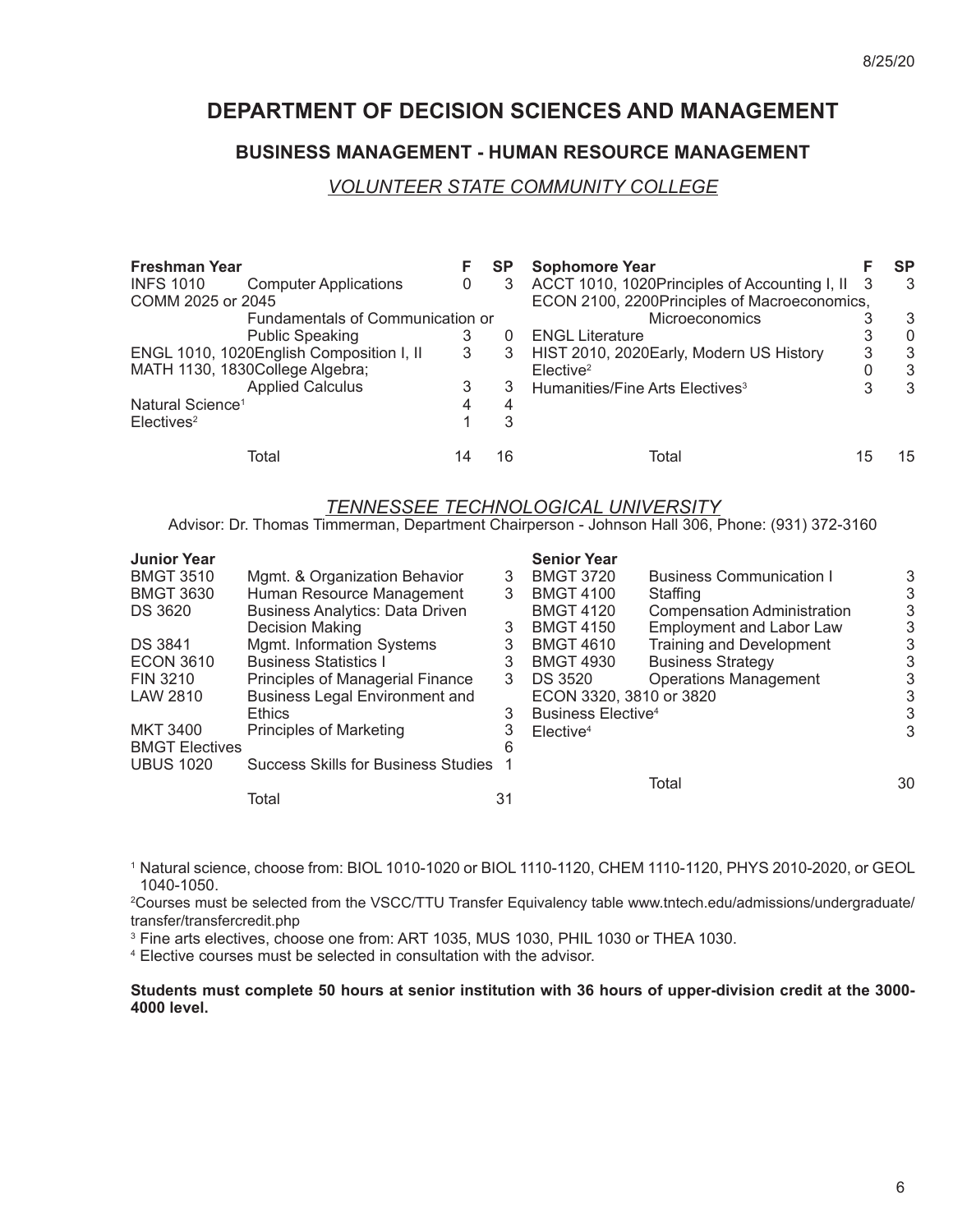### **DEPARTMENT OF DECISION SCIENCES AND MANAGEMENT**

#### **BUSINESS MANAGEMENT - PRODUCTION/OPERATIONS MANAGEMENT**

#### *VOLUNTEER STATE COMMUNITY COLLEGE*

| <b>Freshman Year</b>         |                                          |   | <b>SP</b> | <b>Sophomore Year</b>                         |   | SP       |
|------------------------------|------------------------------------------|---|-----------|-----------------------------------------------|---|----------|
| <b>INFS 1010</b>             | <b>Computer Applications</b>             | 0 | 3         | ACCT 1010, 1020Principles of Accounting I, II |   | 3        |
| COMM 2025 or 2045            |                                          |   |           | ECON 2100, 2200Principles of Macroeconomics,  |   |          |
|                              | Fundamentals of Communication or         |   |           | Microeconomics                                |   | 3        |
|                              | <b>Public Speaking</b>                   |   |           | <b>ENGL Literature</b>                        |   | $\Omega$ |
|                              | ENGL 1010, 1020English Composition I, II | 3 |           | HIST 2010, 2020Early, Modern US History       | 3 | 3        |
| MATH 1130, 1830College Alg.; |                                          |   |           | $E$ lective <sup>2</sup>                      |   | 3        |
|                              | <b>Applied Calculus</b>                  |   | 3         | Humanities/Fine Arts Electives <sup>3</sup>   |   | 3        |
| Natural Science <sup>1</sup> |                                          |   | 4         |                                               |   |          |
| Electives <sup>2</sup>       |                                          |   |           |                                               |   |          |
|                              | Total                                    |   | 16        | Total                                         |   | 15       |

#### *TENNESSEE TECHNOLOGICAL UNIVERSITY*

Advisor: Dr. Thomas Timmerman, Department Chairperson - Johnson Hall 306, Phone: (931) 372-3160

| <b>Junior Year</b>             |                                            |    | <b>Senior Year</b>                   |                                         |    |
|--------------------------------|--------------------------------------------|----|--------------------------------------|-----------------------------------------|----|
| <b>ACCT 3210</b>               | Cost Accounting                            | 3  | <b>BMGT 3720</b>                     | <b>Business Communication I</b>         | 3  |
| <b>BMGT 3510</b>               | Mgmt. & Organization Behavior              | 3  | <b>BMGT 4930</b>                     | <b>Business Strategy</b>                | 3  |
| <b>BMGT 3630</b>               | Human Resource Management                  | 3  | DS 3540                              | <b>Quality and Productivity Systems</b> | 3  |
| <b>DS 3520</b>                 | <b>Operations Management</b>               | 3  | ECON 3320, 3810 or 3820              |                                         | 3  |
| <b>DS 3620</b>                 | <b>Business Analytics: Data Driven</b>     |    | LAW 2810                             | <b>Business Legal Environment and</b>   |    |
|                                | Decision Making                            |    |                                      | <b>Ethics</b>                           | 3  |
| <b>DS 3841</b>                 | Mgmt. Information Systems                  | 3  | Business Electives <sup>4</sup>      |                                         | 3  |
| <b>ECON 3610</b>               | <b>Business Statistics I</b>               | 3  | <b>DS/BMGT Electives<sup>4</sup></b> |                                         | 6  |
| FIN 3210                       | Principles of Managerial Finance           | 3  | <b>MET Electives4</b>                |                                         | 6  |
| <b>MKT 3400</b>                | <b>Principles of Marketing</b>             |    |                                      |                                         |    |
| Business Elective <sup>4</sup> |                                            |    |                                      |                                         |    |
| <b>UBUS 1020</b>               | <b>Success Skills for Business Studies</b> |    |                                      |                                         |    |
|                                | Total                                      | 31 |                                      | Total                                   | 30 |
|                                |                                            |    |                                      |                                         |    |

<sup>1</sup> Natural science, choose from: BIOL 1010-1020 or BIOL 1110-1120; CHEM 1110-1120; PHYS 2010-2020; or GEOL 1040-1050.

2 Courses must be selected from the VSCC/TTU Transfer Equivalency table www.tntech.edu/admissions/undergraduate/ transfer/transfercredit.php

3 Fine arts electives, choose one from: ART 1035, MUS 1030, PHIL 1030 or THEA 1030.

<sup>4</sup> Elective courses must be selected in consultation with the advisor.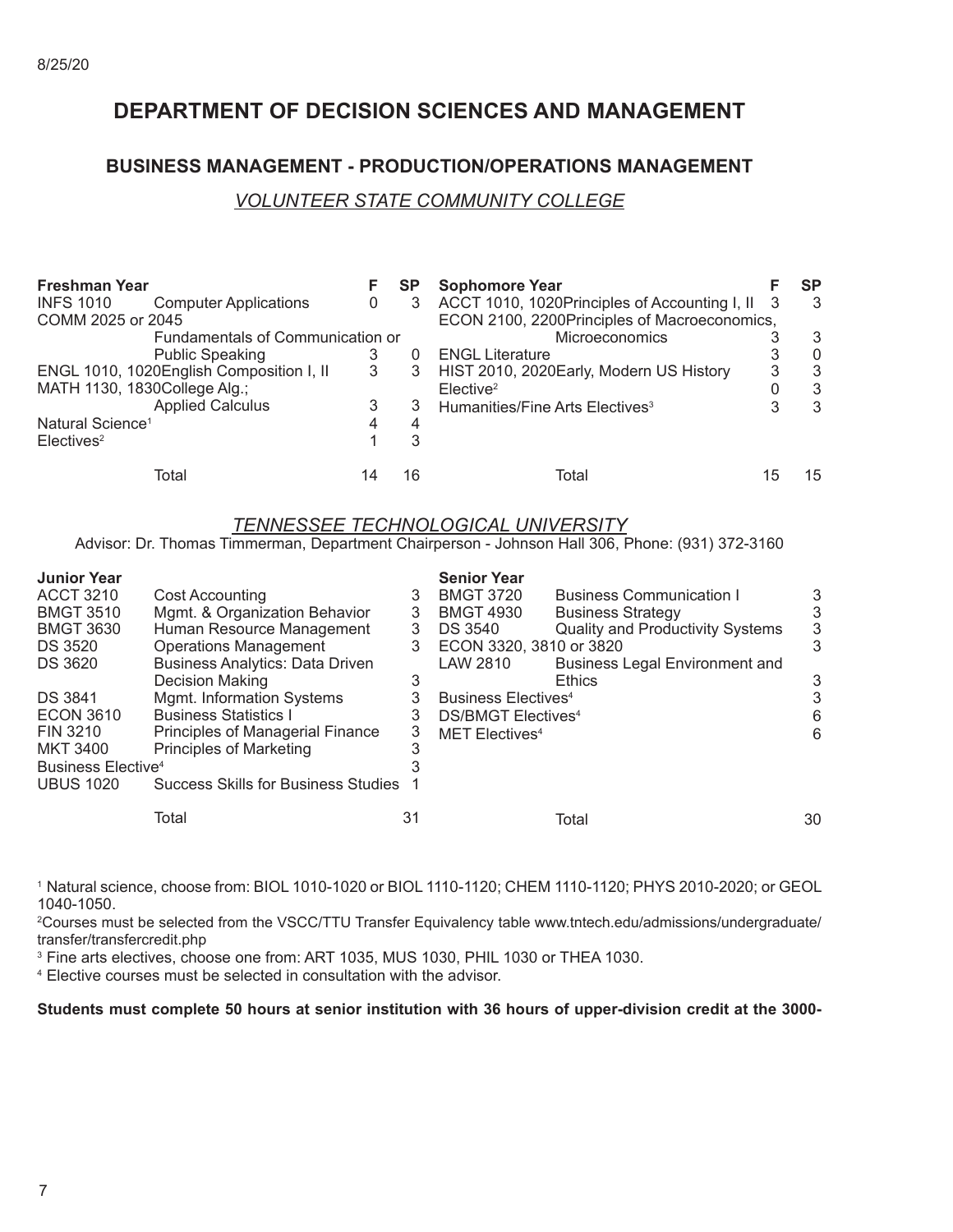### **DEPARTMENT OF ECONOMICS, FINANCE AND MARKETING**

#### **FINANCE**

#### *VOLUNTEER STATE COMMUNITY COLLEGE*

| <b>Freshman Year</b>                             |    | <b>SP</b> | <b>Sophomore Year</b>                           |    | SP |
|--------------------------------------------------|----|-----------|-------------------------------------------------|----|----|
| <b>INFS 1010</b><br><b>Computer Applications</b> | 0  | 3         | ACCT 1010, 1020Principles of Accounting I, II 3 |    | -3 |
| COMM 2025 or 2045                                |    |           | ECON 2100, 2200Principles of Macroeconomics,    |    |    |
| Fundumentals of Communication or                 |    |           | <b>Microeconomics</b>                           |    | 3  |
| <b>Public Speaking</b>                           | 3  |           | <b>ENGL Literature</b>                          |    | 0  |
| ENGL 1010, 1020English Composition I, II         | 3  | 3         | HIST 2010, 2020 Early, Modern US History        | 3  | 3  |
| MATH 1130, 1830College Algebra;                  |    |           | Elective <sup>2</sup>                           |    | 3  |
| <b>Applied Calculus</b>                          | 3  |           | Humanities/Fine Arts Electives <sup>3</sup>     | 3  | 3  |
| Natural Science <sup>1</sup>                     |    | 4         |                                                 |    |    |
| Electives <sup>2</sup>                           |    | 3         |                                                 |    |    |
| Total                                            | 14 | 16        | Total                                           | 15 | 15 |

#### *TENNESSEE TECHNOLOGICAL UNIVERSITY*

Advisor: Wesley Pech, Department Chairperson - Johnson Hall 216, Phone: (931) 372-3745

| <b>Junior Year</b>      |                                            |    | <b>Senior Year</b>             |                                    |    |
|-------------------------|--------------------------------------------|----|--------------------------------|------------------------------------|----|
| <b>BMGT 3510</b>        | Mgmt. and Organization Behavior            | 3  | <b>BMGT 3720</b>               | <b>Business Communication I</b>    | 3  |
| <b>DS 3520</b>          | <b>Operations Management</b>               | 3  | <b>BMGT 4930</b>               | <b>Business Strategy</b>           | 3  |
| <b>DS 3620</b>          | <b>Business Analytics: Data Driven</b>     |    | <b>FIN 4230</b>                | Adv. Financial Decision Analysis   | 3  |
|                         | <b>Decision Making</b>                     | 3  | ECON 4510 or                   | International Trade and Finance or |    |
| <b>DS 3841</b>          | Mgmt. Information Systems                  | 3  | FIN 4910                       | Multinational Financial Mgt.       | 3  |
| ECON 3320, 3810 or 3820 |                                            | 3  | MKT 3400                       | <b>Principles of Marketing</b>     | 3  |
| <b>ECON 3610</b>        | <b>Business Statistics I</b>               | 3  | Business Elective <sup>4</sup> |                                    | 3  |
| FIN 3210                | Principles of Managerial Finance           | 3  | Finance Electives <sup>4</sup> |                                    | 9  |
| <b>FIN 3220</b>         | Intermediate Financial Mgt.                | 3  | Elective <sup>4</sup>          |                                    | 3  |
| <b>FIN 3830</b>         | Fundamentals of Investment                 | 3  |                                |                                    |    |
| LAW 2810                | <b>Business Legal Environment &amp;</b>    |    |                                |                                    |    |
|                         | <b>Ethics</b>                              |    |                                |                                    |    |
| <b>UBUS 1020</b>        | <b>Success Skills for Business Studies</b> |    |                                |                                    |    |
|                         | Total                                      | 31 |                                | Total                              | 30 |

<sup>1</sup> Natural science, choose from: BIOL 1010-1020 or BIOL 1110-1120; CHEM 1110-1120; PHYS 2010-2020: or GEOL 1040-1050.

2 Courses must be selected from the VSCC/TTU Transfer Equivalency table www.tntech.edu/admissions/undergraduate/ transfer/transfercredit.php

3 Fine arts electives, choose one from: ART 1035, MUS 1030, PHIL 1030 or THEA 1030.

<sup>4</sup> Elective courses must be selected in consultation with the advisor.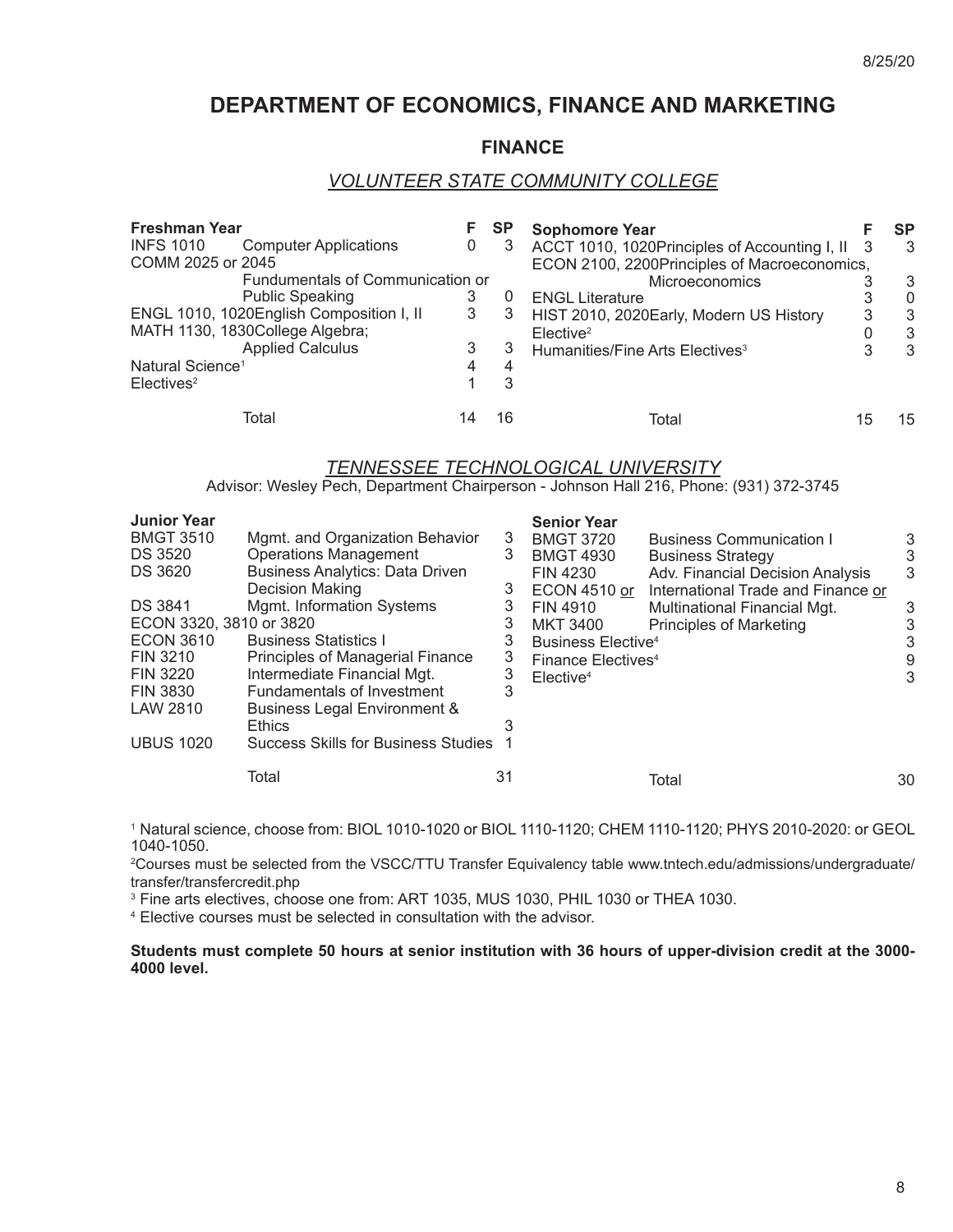### **DEPARTMENT OF ECONOMICS, FINANCE AND MARKETING**

#### **MARKETING**

#### *VOLUNTEER STATE COMMUNITY COLLEGE*

| <b>Freshman Year</b>         |                                          |   | <b>SP</b> | <b>Sophomore Year</b>                           |    | SP           |
|------------------------------|------------------------------------------|---|-----------|-------------------------------------------------|----|--------------|
| <b>INFS 1010</b>             | <b>Computer Applications</b>             | 0 | 3         | ACCT 1010, 1020Principles of Accounting I, II 3 |    | 3            |
| COMM 2025 or 2045            |                                          |   |           | ECON 2100, 2200Principles of Macroeconomics,    |    |              |
|                              | Fundamentals of Communication or         |   |           | Microeconomics                                  |    | 3            |
|                              | <b>Public Speaking</b>                   |   |           | <b>ENGL Literature</b>                          |    | $\mathbf{0}$ |
|                              | ENGL 1010, 1020English Composition I, II | 3 | 3         | HIST 2010, 2020 Early, Modern US History        | 3  | 3            |
|                              | MATH 1130, 1830College Algebra;          |   |           | Elective <sup>2</sup>                           |    | 3            |
|                              | <b>Applied Calculus</b>                  | 3 | 3         | Humanities/Fine Arts Electives <sup>3</sup>     |    | 3            |
| Natural Science <sup>1</sup> |                                          |   |           |                                                 |    |              |
| Electives <sup>2</sup>       |                                          |   | 3         |                                                 |    |              |
|                              | Total                                    |   | 16        | Total                                           | 15 | 15           |

#### *TENNESSEE TECHNOLOGICAL UNIVERSITY*

Advisor: Wesley Pech, Department Chairperson - Johnson Hall 216, Phone: (931) 372-3745

|                                        |                                                               | <b>Senior Year</b>                         |                                 |                                                                          |
|----------------------------------------|---------------------------------------------------------------|--------------------------------------------|---------------------------------|--------------------------------------------------------------------------|
|                                        | 3                                                             | <b>BMGT 3720</b>                           | <b>Business Communication I</b> | 3                                                                        |
|                                        | 3                                                             | <b>BMGT 4930</b>                           | <b>Business Strategy</b>        | 3                                                                        |
| <b>Business Analytics: Data Driven</b> |                                                               | MKT 4620                                   | <b>Marketing Research</b>       | 3                                                                        |
| Decision Making                        | 3                                                             | <b>MKT 4730</b>                            | <b>Marketing Strategy</b>       | 3                                                                        |
| <b>Management Information Systems</b>  | 3                                                             |                                            |                                 | 12                                                                       |
| ECON 3320, 3810 or 3820                | 3                                                             |                                            |                                 | 3                                                                        |
| <b>Business Statistics I</b>           |                                                               | LAW 2810                                   | Business Legal Environment &    |                                                                          |
| Principles of Managerial Finance       | 3                                                             |                                            | <b>Ethics</b>                   | 3                                                                        |
| <b>Principles of Marketing</b>         | 3                                                             |                                            |                                 |                                                                          |
| Marketing Elective <sup>4</sup>        |                                                               |                                            |                                 |                                                                          |
|                                        |                                                               |                                            |                                 |                                                                          |
|                                        |                                                               |                                            |                                 |                                                                          |
| Total                                  | 31                                                            |                                            | Total                           | 30                                                                       |
|                                        | Mgmt. & Organization Behavior<br><b>Operations Management</b> | <b>Success Skills for Business Studies</b> |                                 | Marketing Electives <sup>4</sup><br><b>Business Elective<sup>4</sup></b> |

<sup>1</sup> Science sequence, choose from: BIOL 1010-1020 or BIOL 1110-1120; CHEM 1110-1120; PHYS 2010-2020; or GEOL 1040-1050.

2 Courses must be selected from the VSCC/TTU Transfer Equivalency table www.tntech.edu/admissions/undergraduate/ transfer/transfercredit.php

3 Fine arts electives, choose one from: ART 1035, MUS 1030, PHIL 1030 or THEA 1030.

4 Elective courses must be selected in consultation with the advisor.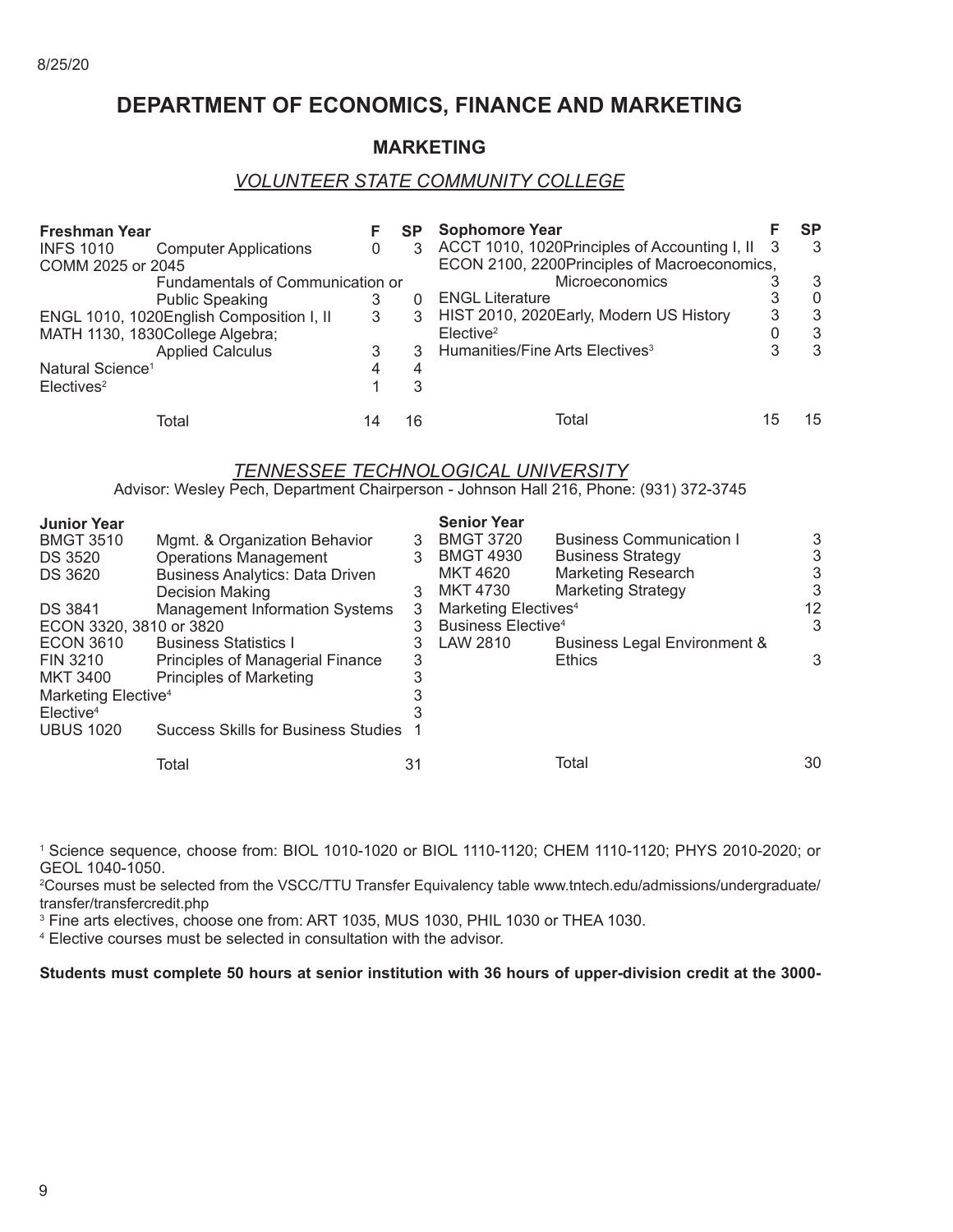# **COLLEGE OF EDUCATION**

#### **OFFICE OF TEACHER EDUCATION**

#### **Admission to the Teacher Education Program for Undergraduate Students with an AS or AAS Degree**

The undergraduate admission process applies to students pursuing a bachelor's degree and transfer students that received an AS or AAS Degree from a community college. Students fitting this category receive full admission to the Teacher Education Program upon meeting the requirements listed at the link below in the Undergraduate Requirements Section: **https://www.tntech.edu/education/teachered/admission.php**

All requirements for admission to the Teacher Education Program must be completed by the designated deadline. Students will not be allowed to enroll in any upper division professional education courses without obtaining full admission to the program. A detailed list of requirements, deadlines, and links to all required forms can be found at the above link. Forms cannot be submitted online without a T Number (TTU student ID number).

Upon admission to the Teacher Education Program and completion of upper division coursework, students will prepare and submit requirements for the Field and Clinical Practice (Residency or Student Teaching experience). More detailed information on Field and Clinical Practice requirements and deadlines can be found at the link below: **https://www.tntech.edu/education/teachered/fi eld-clinical.php**

#### **Admission to the Teacher Education Program for Undergraduate Students with an AST Degree**

Students who completed the AST (Associate Science in Teaching) Degree through a community college will have completed some teacher education admission requirements previously in order to obtain their AST degree. In order to complete full admission to the Teacher Education Program at Tennessee Tech University students must show proof of having been awarded the AST Degree (this will be listed on official transcripts) and meet the requirements listed at the link below in the AST Degree Requirements section: **https://www.tntech.edu/education/teachered/admission.php**

All requirements for admission to the Teacher Education Program must be completed by the designated deadline. Students will not be allowed to enroll in any upper division professional education courses without obtaining full admission to the program. A detailed list of requirements, deadlines, and links to all required forms can be found at the above link. Forms cannot be submitted online without a T Number (TTU student ID number).

Upon admission to the Teacher Education Program and completion of upper division coursework, students will prepare and submit requirements for the Field and Clinical Practice (Residency or Student Teaching experience). More detailed information on Field and Clinical Practice requirements and deadlines can be found at the link below: **https://www.tntech.edu/education/teachered/fi eld-clinical.php**

**All forms and detailed information regarding progression through the Teacher Education Program at Tennessee Tech University can be found at: https://www.tntech.edu/education/teachered/** 

**Teacher Education candidates may be required to meet revisions in various curricula necessitated by changing standards of the Council for Accreditation of Educator Preparation (CAEP) or by requirements of the Tennessee State Board of Education and teacher licensure.**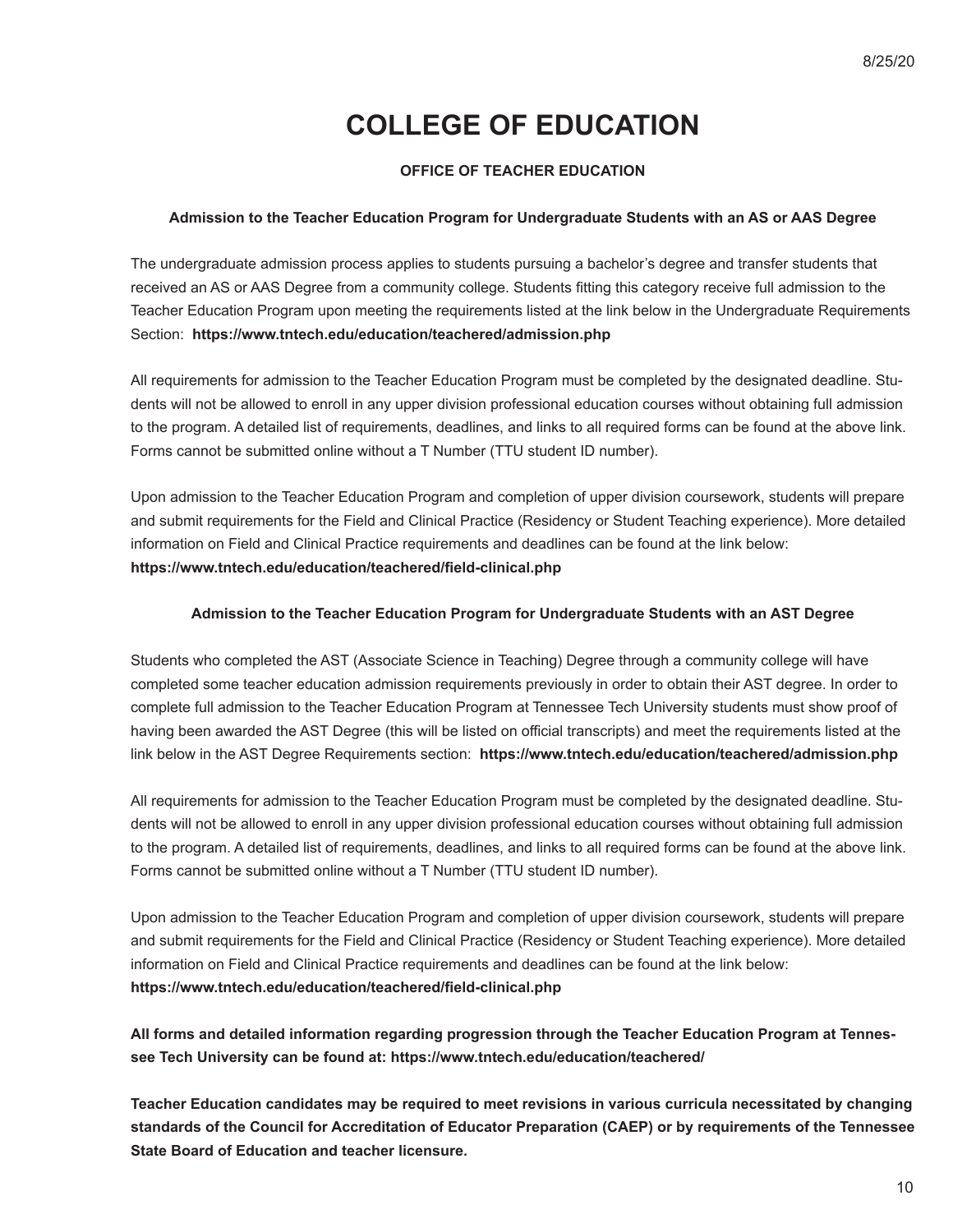### **DEPARTMENT OF CURRICULUM AND INSTRUCTION**

#### **ELEMENTARY EDUCATION (K-5 LICENSURE)**

#### *VOLUNTEER STATE COMMUNITY COLLEGE*

| Freshman Year                                     |    | <b>SP</b> | <b>Sophomore Year</b>                         |    | <b>SP</b> |
|---------------------------------------------------|----|-----------|-----------------------------------------------|----|-----------|
| ART 1035 or MUS 1030                              | 3  | $\theta$  | EDU 264<br><b>Education of Exceptional</b>    |    |           |
| COMM 2025<br>Fundamentals of Communication 0      |    | 3         | Children                                      | 0  | 3         |
| EDU 101<br>Introduction to Education              | 3  | 0         | ENGL 2110 or 2120                             |    |           |
| <b>EDUC 2210</b><br><b>Educational Psychology</b> | 0  | 3         | American Lit to 1865 or                       |    |           |
| ENGL 1010, 1020English Composition I, II          | 3  | 3         | American Lit Since 1865                       | 0  | 3         |
| World Regional Geography<br>GEOG 2010             | 3  | 0         | ENGL 2310 or 2320                             |    |           |
| <b>MATH Elective</b>                              | 3  | 0         | Survey of World Lit I or II                   | 3  | 0         |
| Natural Science <sup>1</sup>                      | 0  | 4         | HIST 2010, 2020Early, Modern US History       | 3  | 3         |
|                                                   |    |           | MATH 1410, 1420CNumber Concepts for Teachers, |    |           |
|                                                   |    |           | Geometry Concepts for Teachers                |    |           |
|                                                   |    |           |                                               |    | 3         |
|                                                   |    |           | Natural Science <sup>2</sup>                  |    | 4         |
|                                                   |    |           | Social/Behavioral Science Elective            | 3  | $\Omega$  |
| Total                                             | 15 | 13        | Total                                         | 16 | 16        |

#### *TENNESSEE TECHNOLOGICAL UNIVERSITY*

Advisor: College of Education Student Success Center - T.J. Farr 202, Phone: (931) 372-6036

| <b>Junior Year</b> |                                           |    | <b>Senior Year</b> |                               |    |
|--------------------|-------------------------------------------|----|--------------------|-------------------------------|----|
| <b>CUED 4700</b>   | Educational Data and Assessment           | 2  | <b>ELED 4871</b>   | Residency I                   | 5  |
| <b>ECSP 4100</b>   | Dev. Appropriate Practices: K-4           | 3  | <b>ELED 4872</b>   | <b>Professional Seminar I</b> | 5  |
| <b>ELED 3140</b>   | <b>Teaching of Social Studies</b>         | 2  | <b>ELED 4881</b>   | Residency II                  | 10 |
| ELED 3152          | <b>Teaching of Mathematics</b>            | 3  | <b>ELED 4882</b>   | <b>Professional Seminar</b>   | 2  |
| <b>ELED 4142</b>   | <b>Teaching of Science</b>                | 3  | <b>CUED 4800</b>   | <b>Student Engagement</b>     | 3  |
| <b>ESLP 4100</b>   | <b>ESL Methodology and Materials</b>      |    |                    |                               |    |
|                    | for PreK-12                               | 3  |                    |                               |    |
| FOED 3010          | Integrating Instructional Technology      | 3  |                    |                               |    |
| FOED 3800,3810     |                                           |    |                    |                               |    |
|                    | <b>Field Experiences in Education</b>     | 4  |                    |                               |    |
| <b>HEC 3500</b>    | Development: Middle Childhood/            |    |                    |                               |    |
|                    | Adolescence                               | 3  |                    |                               |    |
| <b>READ 3311</b>   | Literacy I                                |    |                    |                               |    |
| <b>SPED 3000</b>   | <b>Teaching Persons with Disabilities</b> |    |                    |                               |    |
|                    | in the Regular Classroom                  | 3  |                    |                               |    |
| Elective           |                                           | 2  |                    |                               |    |
|                    | Total                                     | 35 |                    | Total                         | 25 |

1 One general education Biology course with lab and one general education/science non-Biology course with lab. 2 One additional general education/science course that is not BIOL or ISCI.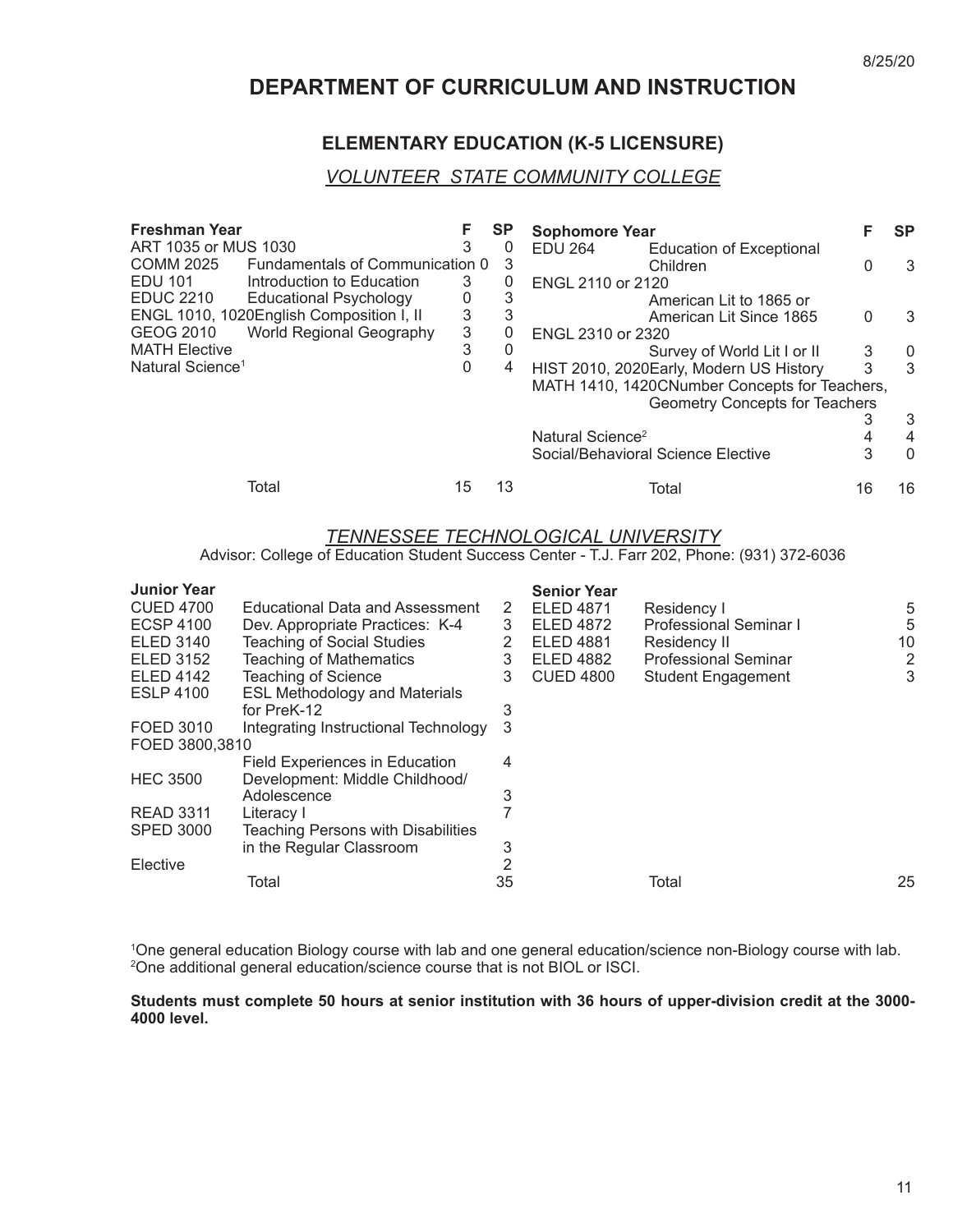# **COLLEGE OF ENGINEERING**

### **DEPARTMENT OF CHEMICAL ENGINEERING**

#### **CHEMICAL ENGINEERING**

#### *VOLUNTEER STATE COMMUNITY COLLEGE*

| <b>Freshman Year</b> |                                          |   | <b>SP</b> | <b>Sophomore Year</b>                                |   | SP       |
|----------------------|------------------------------------------|---|-----------|------------------------------------------------------|---|----------|
|                      | CHEM 1110, 1120General Chemistry I, II   | 4 | 4         | CHEM 2010, 2020Organic Chemistry I, II               |   | 4        |
| COMM 2025 or 2045    |                                          |   |           | <b>ENGL Literature</b>                               |   | $\theta$ |
|                      | Fundamentals of Communication or         |   |           | HIST 2010, 2020Early, Modern US History <sup>1</sup> | 3 | -3       |
|                      | <b>Public Speaking</b>                   |   |           | Calculus III<br><b>MATH 2110</b>                     |   | $\Omega$ |
| <b>ENGR 210</b>      | C++ for Engineers                        | 0 | 3         | <b>Differential Equations</b><br>MATH 2120           |   | 3        |
|                      | ENGL 1010, 1020English Composition I, II | 3 | 3         | PHYS 2110, 2120 Calculus-Based Physics I, II         | 4 | 4        |
|                      | MATH 1910, 1920 Calculus & Analytic      |   |           | <b>Humanities/Fine Arts Electives</b>                |   | 3        |
|                      | Geometry I, II                           | 4 | 4         | Social/Behavioral Science Elective                   |   | 3        |
|                      | Social/Behavioral Science Elective       |   | 3         |                                                      |   |          |
|                      | Total                                    |   | 18        | Total                                                |   | 20       |

#### *TENNESSEE TECHNOLOGICAL UNIVERSITY*

Advisor: Dr. Pedro Arce, Department Chairperson - Prescott Hall 214, Phone: (931) 372-3297 (Recommend the advisor be contacted prior to transfer.)

| Junior Year <sup>2</sup>        |                                        |    | <b>Senior Year</b>                   |                                      |    |
|---------------------------------|----------------------------------------|----|--------------------------------------|--------------------------------------|----|
| CHE 1020                        | Processes, Products and Ethics         | 1. | <b>CHE 4131</b>                      | Transfer Science III: Diffusion and  |    |
| <b>CHE 2015</b>                 | Intro to Chemical and Biological       |    |                                      | Diffusive-Convective Mass Transfer 4 |    |
|                                 | Process Analysis and Scaling I         | 3  | <b>CHE 4210</b>                      | <b>Chemical Reaction Engineering</b> | 4  |
| <b>CHE 2020</b>                 | Intro to Chemical and Biological       |    | <b>CHE 4250</b>                      | <b>CHE Capstone Lab</b>              | 2  |
|                                 | Process Analysis and Scaling II        | 3  |                                      | CHE 4410, 4420 Process Design I, II  | 6  |
| CHE 3010                        | Thermodynamics of Chemical             |    | <b>CHE 4540</b>                      | Process Dynamics & Control           | 3  |
|                                 | <b>Processes</b>                       | 3  | ChE Technical Electives <sup>4</sup> |                                      | 6  |
| <b>CHE 3111</b>                 | Transfer Science I: Conduction,        |    |                                      | CHEM 3510, 3520Physical Chemistry    | 8  |
|                                 | Radiation, and Diffusion               | 4  |                                      |                                      |    |
| CHE 3021                        | Separations and Solution               |    |                                      |                                      |    |
|                                 | Thermodymanics                         |    |                                      |                                      |    |
| <b>CHE 3121</b>                 | Transfer Science II: Fluid Mechanics 4 |    |                                      |                                      |    |
| CHE 3735                        | <b>CHE Operations</b>                  |    |                                      |                                      |    |
| Technical Elective <sup>3</sup> |                                        | 6  |                                      |                                      |    |
|                                 | Total                                  | 28 |                                      | Total                                | 33 |
|                                 |                                        |    |                                      |                                      |    |

1 American History 2010, 2020 are not required for B.S. degree in Chemical Engineering. 2 Students must apply to the CHE Fast-Track MS program by the end of their second junior term. <sup>3</sup>Six hours of Technical Electives can be from any of the following courses:

a. Any College of Engineering course at the 3000 or 4000 level.

b. Any BIOL/CHEM/MATH/PHYS at the 3000 or 4000 level.

c. Any course with the prior approval of the ChE Undergraduate Program Coordinator.

4 Six hours of ChE Technical Electives must come from one of the following courses.

a. ChE 4245--Clinical Immersion

b. ChE 4330--Polymer Engineering

c. ChE 4335--Fuel Cells

d. ChE 4340--Introduction to Rheology

e. ChE 4440--Protein Engineering

f. ChE 4550--Green Engineering

g. ChE 4560--Agile Manufacturing

h. ChE 4661--Transport in Biochemical & Biological Processes

i. ChE 4990--Undergraduate to Research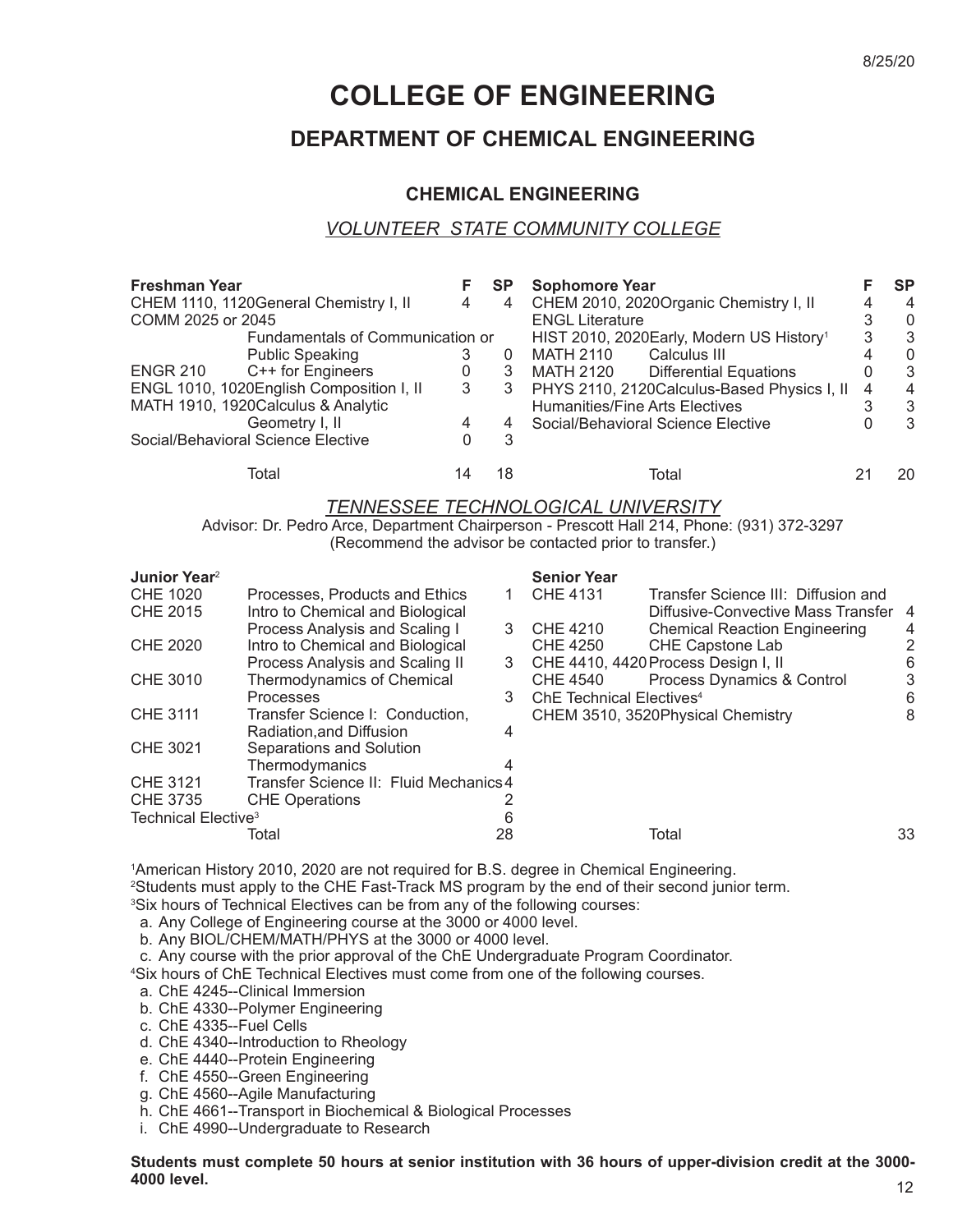### **DEPARTMENT OF ELECTRICAL AND COMPUTER ENGINEERING**

#### **COMPUTER ENGINEERING**

#### *VOLUNTEER STATE COMMUNITY COLLEGE*

| <b>Freshman Year</b>               |                                          |   | <b>SP</b>      | <b>Sophomore Year</b>                              |                          | SP       |
|------------------------------------|------------------------------------------|---|----------------|----------------------------------------------------|--------------------------|----------|
|                                    | ENGL 1010, 1020English Composition I, II | 3 | 3              | <b>ENGL Literature</b>                             |                          | 3        |
|                                    | MATH 1910, 1920Calculus and Analytic     |   |                | Computer Science I<br><b>CISP 1010</b>             | 4                        | 0        |
|                                    | Geometry I, II                           | 4 | 4              | Computer Science II<br><b>CISP 1020</b>            |                          | 4        |
| <b>CHEM 1110</b>                   | <b>General Chemistry I</b>               | 4 | 0              | COMM 2025 or 2045                                  |                          |          |
| Social/Behavioral Science Elective |                                          | 0 | 3              | Fundumentals of Communication or                   |                          |          |
| HIST 2010, 2020                    |                                          |   |                | <b>Public Speaking</b>                             |                          | 3        |
|                                    | Early, Modern US History <sup>1</sup>    | 3 | 3              | Introduction to Linear Algebra<br><b>MATH 2010</b> | $\overline{\phantom{0}}$ | 3        |
|                                    |                                          |   |                | Calculus-Based Physics II<br><b>PHYS 2120</b>      | 4                        | 0        |
| <b>PHYS 2110</b>                   | Calculus-Based Physics I                 | 0 | $\overline{4}$ | Humanities/Fine Arts Electives                     | 3                        | 3        |
|                                    |                                          |   |                | Social/Behavioral Science Elective                 | 3                        | $\Omega$ |
|                                    | Total                                    |   |                | Total                                              | 14                       |          |

### *TENNESSEE TECHNOLOGICAL UNIVERSITY*

Advisor: Carol McGee, Professional Advisor - Clement Hall 318, cmcgee@tntech.edu (Recommend the advisor be contacted prior to transfer.)

| <b>Third Year</b>          |                                           |    | <b>Fourth Year</b>         |                                   |    |
|----------------------------|-------------------------------------------|----|----------------------------|-----------------------------------|----|
| CSC 2400                   | Design of Algorithms                      | 3  | ECE 3010                   | Signals & Systems                 | 3  |
| CSC 2500                   | Unix Lab                                  |    | ECE 3020                   | Discrete-Time Signals and Systems |    |
| ECE 2001                   | Computer Aided Engineering in ECE 1       |    | ECE 3060                   | EE Lab II                         |    |
| <b>ECE 2010</b>            | <b>Electric Circuits I</b>                | 3  | <b>ECE 3300</b>            | Electronics I                     |    |
| ECE 2011                   | EE Lab I                                  |    | <b>ECE 3160</b>            | <b>Digital Systems Laboratory</b> |    |
| ECE 2020                   | <b>Electric Circuits II</b>               | 3  | ECE 3130                   | Microcomputer Systems             |    |
| ECE 2110                   | Intro to Digital Systems                  | 3  | ECE 3920                   | Professional Issues in ECE        |    |
| <b>MATH 2110</b>           | Calculus III                              | 4  | ECE 4140                   | <b>Embedded System Design</b>     | 3  |
| <b>MATH 2120</b>           | Differential Equations                    | 3  | CSC 4200                   | <b>Computer Networks</b>          |    |
| <b>MATH 3470</b>           | Introductory Probability and Statistics 3 |    | CmpE Elective <sup>2</sup> |                                   |    |
|                            | Total                                     | 25 |                            | Total                             | 23 |
| <b>Fifth Year</b>          |                                           |    |                            |                                   |    |
|                            | ECE 4961, 4971 Capstone Design I, II      | 6  |                            |                                   |    |
| ECE 4110                   | Digital System Design                     | 3  |                            |                                   |    |
| ECE 4120                   | <b>Fundamentals of Computer Design</b>    | 3  |                            |                                   |    |
| $EE$ Elective <sup>2</sup> |                                           | 3  |                            |                                   |    |
| CmpE Elective <sup>2</sup> |                                           | 4  |                            |                                   |    |
| CSC 4100                   | <b>Operating Systems</b>                  | 3  |                            |                                   |    |
| CS Elective <sup>2</sup>   |                                           | 3  |                            |                                   |    |

1 American History 2010, 2020 are not required for B.S. degree in Computer Engineering. 2 Select from the ECE Department approved list.

Total 25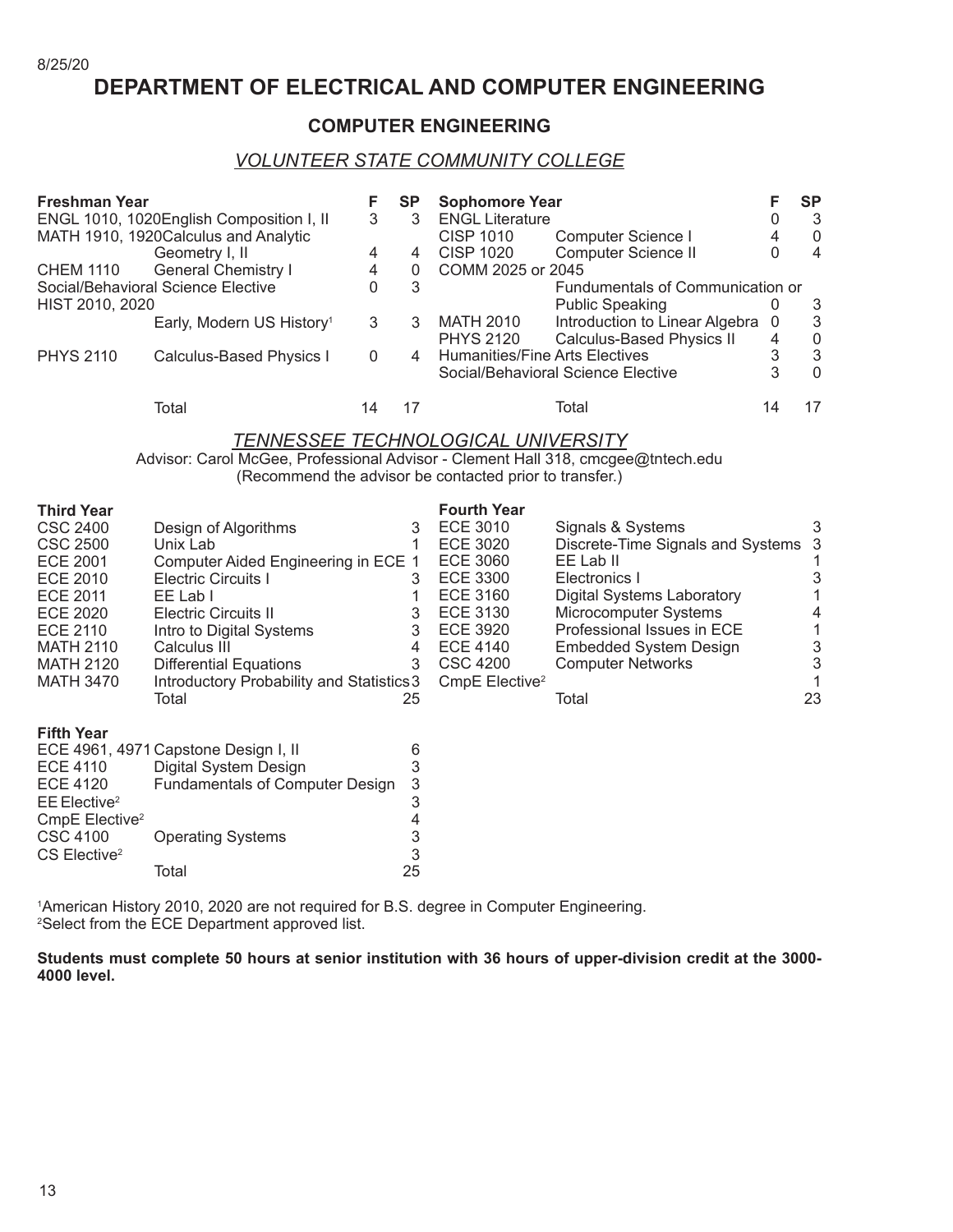### 8/25/20 **COLLEGE OF INTERDISCIPLINARY STUDIES**

### **SCHOOL OF ENVIRONMENTAL STUDIES**

### **ENVIRONMENTAL AND SUSTAINABILITY STUDIES**

#### **Environmental Science Biology option**

| <b>Freshman Year</b>          |                                          |          | SP | <b>Sophomore Year</b>  |                                         |    | SP       |
|-------------------------------|------------------------------------------|----------|----|------------------------|-----------------------------------------|----|----------|
| <b>CHEM 1110</b>              | <b>General Chemistry I</b>               | 4        |    | <b>BIOL 1050</b>       | Introduction to Environmental           |    |          |
|                               | BIOL 1110, 1120 General Biology I, II    | 4        |    |                        | <b>Studies</b>                          |    | $\Omega$ |
| <b>GEOL 1060</b>              | <b>Earth's Environments</b>              | $\Omega$ | 4  | <b>BIOL 1060</b>       | <b>Environmental Science</b>            |    | 4        |
| COMM 2025 or 2045             |                                          |          |    | <b>ENGL Literature</b> |                                         |    | $\Omega$ |
|                               | Fundamentals of Communication or         |          |    |                        | HIST 2010, 2020Early, Modern US History | 3  | -3       |
|                               | <b>Public Speaking</b>                   |          | 3  | <b>ECON 2200</b>       | Principles of Microeconomics            | 0  | 3        |
|                               | ENGL 1010, 1020English Composition I, II | 3        | 3  | <b>PHIL 1030</b>       | Introduction to Philosophy              | 0  | 3        |
| Humanities/Fine Arts Elective |                                          |          | 3  | <b>SOCI 1010</b>       | Introduction to Sociology               | 0  | 3        |
| MATH 1130, 1830 or 1910       |                                          | $3-4$    |    | <b>ISCI 1030</b>       | Science, Society and                    |    |          |
|                               |                                          |          |    |                        | Sustainability                          |    | $\Omega$ |
|                               | Total                                    | 14-15    |    |                        | Total                                   | 14 | 16       |

#### *TENNESSEE TECHNOLOGICAL UNIVERSITY* Advisor: Dr. Hayden Mattingly, Southwest Hall 179, Phone (931) 372-3698

| <b>Junior Year</b>             |                                |    | <b>SP</b> | <b>Senior Year</b>               |                                             |         | <b>SP</b> |
|--------------------------------|--------------------------------|----|-----------|----------------------------------|---------------------------------------------|---------|-----------|
| <b>BIOL 2310</b>               | General Botany                 | 4  | 0         | AGBE 4120                        | <b>Natural Resource Economics</b>           | 3       | 0         |
| <b>ESS 3000</b>                | Intro to Environmental Law     | 0  | 3         | <b>AGRN 3000</b>                 | Soils                                       | 0       | 4         |
| <b>ESS 3710</b>                | Chemistry & the Environment 0  |    | 3         | BIOL 3140, 3200 or 3810          |                                             | 0       | 4         |
| GEOG 3200                      | <b>Water Resources</b>         | 0  | 3         |                                  | ESS 4001, 4002 Society and the Environment: |         |           |
| <b>HIST 3900</b>               | Environmental History          | 3  | O         |                                  | Capstone Experience Part 1, 2 3             |         | 3         |
| MATH 3070 or BIOL 4220         |                                | 0  | 3         | <b>Biology Option Elective</b>   |                                             | $6 - 7$ | 6         |
| <b>PHYS 2010</b>               | Algebra-based Physics I        | 4  | 0         |                                  |                                             |         |           |
| SOC 3600                       | <b>Environmental Sociology</b> | 0  | 3         |                                  |                                             |         |           |
| <b>Electives</b>               |                                | 4  | 0         |                                  |                                             |         |           |
|                                | Total                          | 15 | 15        |                                  | Total                                       | 16      | 14        |
| <b>Biology Option Elective</b> |                                |    |           |                                  |                                             |         |           |
| One of the following:          |                                |    |           | One of the following:            |                                             |         |           |
| AGHT 3450 Dendrology           |                                |    |           | BIOL 3330 Entomology             |                                             |         |           |
| BIOL 3240 Field Botany         |                                |    |           | <b>BIOL 4230 Animal Behavior</b> |                                             |         |           |
| BIOL 4330 Plant Ecology        |                                |    |           | BIOL 4610 Invertebrate Zoology   |                                             |         |           |
| ESS 4900 Internship            |                                |    |           | <b>DIOL 4000 Outside also</b>    |                                             |         |           |

One of the following: ESS 4300 Enviornmental Management System WFS 4500 National Wildlife Policy WFS 4730 Conservation Biology

One of the following: BIOL 4650 Marine Biology BIOL 4840 Limnology BIOL 4130 Environmental Microbiology

BIOL 4610 Invertebrate Zoology BIOL 4630 Ornithology BIOL 4810 Ichthyology BIOL 4820 Mammalogy BIOL 4830 Herpetology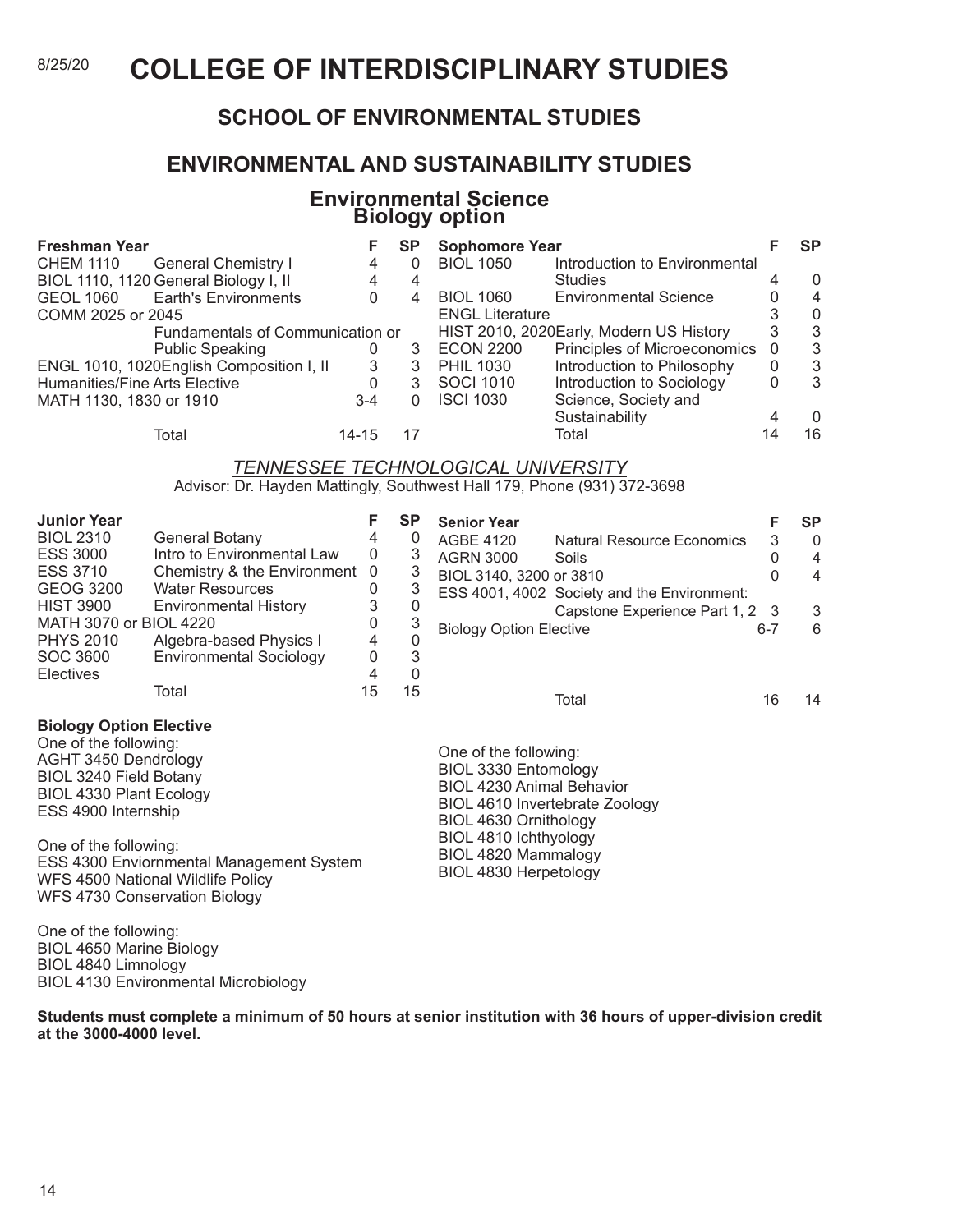### **ENVIRONMENTAL AND SUSTAINABILITY STUDIES**

#### **Environmental Science Chemistry option**

#### *VOLUNTEER STATE COMMUNITY COLLEGE*

| <b>Freshman Year</b>          |                                          |       | SP | <b>Sophomore Year</b>  |                                         |   | <b>SP</b> |
|-------------------------------|------------------------------------------|-------|----|------------------------|-----------------------------------------|---|-----------|
| CHEM 1110, 1120               |                                          |       |    | <b>BIOL 1050</b>       | Introduction to Environmental           |   |           |
|                               | General Chemistry I, II                  | 4     | 4  |                        | <b>Studies</b>                          | 4 | $\Omega$  |
| <b>BIOL 1120</b>              | General Biology II                       | 0     | 4  | <b>BIOL 1060</b>       | <b>Environmental Science</b>            |   | 4         |
| COMM 2025 or 2045             |                                          |       |    | <b>ENGL Literature</b> |                                         |   | $\Omega$  |
|                               | Fundamentals of Communication or         |       |    |                        | HIST 2010, 2020Early, Modern US History | 3 | 3         |
|                               | <b>Public Speaking</b>                   | O     | 3  | <b>ECON 2200</b>       | Principles of Microeconomics 0          |   | -3        |
|                               | ENGL 1010, 1020English Composition I, II | 3     | 3  | <b>SOCI 1010</b>       | Introduction to Sociology               | 3 | $\Omega$  |
| Humanities/Fine Arts Elective |                                          | 3     | 0  | CHEM 2010, 2020        |                                         |   |           |
| MATH 1830 or 1910             |                                          | $3-4$ | 0  |                        | Organic Chemistry I, II                 |   | 4         |
| <b>PHIL 1030</b>              | Introduction to Philosophy               | 3     | 0  |                        |                                         |   |           |
|                               | Total                                    | 16-17 | 14 |                        | Total                                   |   | 14        |

#### *TENNESSEE TECHNOLOGICAL UNIVERSITY*

Advisor: Dr. Hayden Mattingly, Southwest Hall 179, Phone (931) 372-3698

| <b>Junior Year</b>     |                                | F  | <b>SP</b> | <b>Senior Year</b>          |                                            |         | <b>SP</b> |
|------------------------|--------------------------------|----|-----------|-----------------------------|--------------------------------------------|---------|-----------|
| <b>CHEM 3410</b>       | <b>Quantitative Analysis</b>   | 4  | 0         | <b>AGBE 4120</b>            | <b>Natural Resource Economics</b>          | 3       | $\Omega$  |
| <b>CHEM 3500</b>       | <b>Elements of Physical</b>    |    |           | <b>AGRN 3000</b>            | Soils                                      | 0       | 4         |
|                        | Chemistry                      | 0  | 3         | <b>CHEM 4710</b>            | <b>Environmental Chemistry</b>             | 3       | $\Omega$  |
|                        |                                |    |           |                             | ESS 4001, 4002 Society and the Environment | 3       | 3         |
| <b>ESS 3000</b>        | Intro to Environmental Law     | 0  | 3         | Chemistry Option (Elective) |                                            | $2 - 4$ | 3-4       |
| <b>GEOL 1045</b>       | Earth Environment, Resources   |    |           | <b>Electives</b>            |                                            | 2-4     | 4-5       |
|                        | and Society                    | 4  | O         |                             |                                            |         |           |
| <b>GEOL 3200</b>       | <b>Water Resources</b>         |    | 3         |                             |                                            |         |           |
| <b>HIST 3900</b>       | Environmental History          |    | 0         |                             |                                            |         |           |
| MATH 3070 or BIOL 4220 |                                |    | 3         |                             |                                            |         |           |
| <b>PHYS 2010</b>       | Algebra-based Physics I        |    | 0         |                             |                                            |         |           |
| SOC 3600               | <b>Environmental Sociology</b> | 0  | 3         |                             |                                            |         |           |
|                        | Total                          | 15 | 15        |                             | Total                                      | 15      | 15        |
|                        |                                |    |           |                             |                                            |         |           |

### **Chemistry Option Elective**

**Two of the following:** AGRN 3230 Environmental Soil Science AGRN 4220 Environmental Soil Chemistry BIOL 4840 Limnology BIOL 4850 Applied Microbiology CHEM 4720 Advanced Environmental Chemistry CHEM 4992 Undergraduate Research ESS 4300 Environmental Management System ESS 4900 Internship GEOL 4100 Environmental Sedimentology GEOL 4650 Applied Geochemistry GEOG 4510 Theory of GIS I GEOG 4511 Theory of GIS II GEOG 4650 Environmental Applications of GIS WFS 4500 National Wildlife Policy WFS 4730 Conservation Biology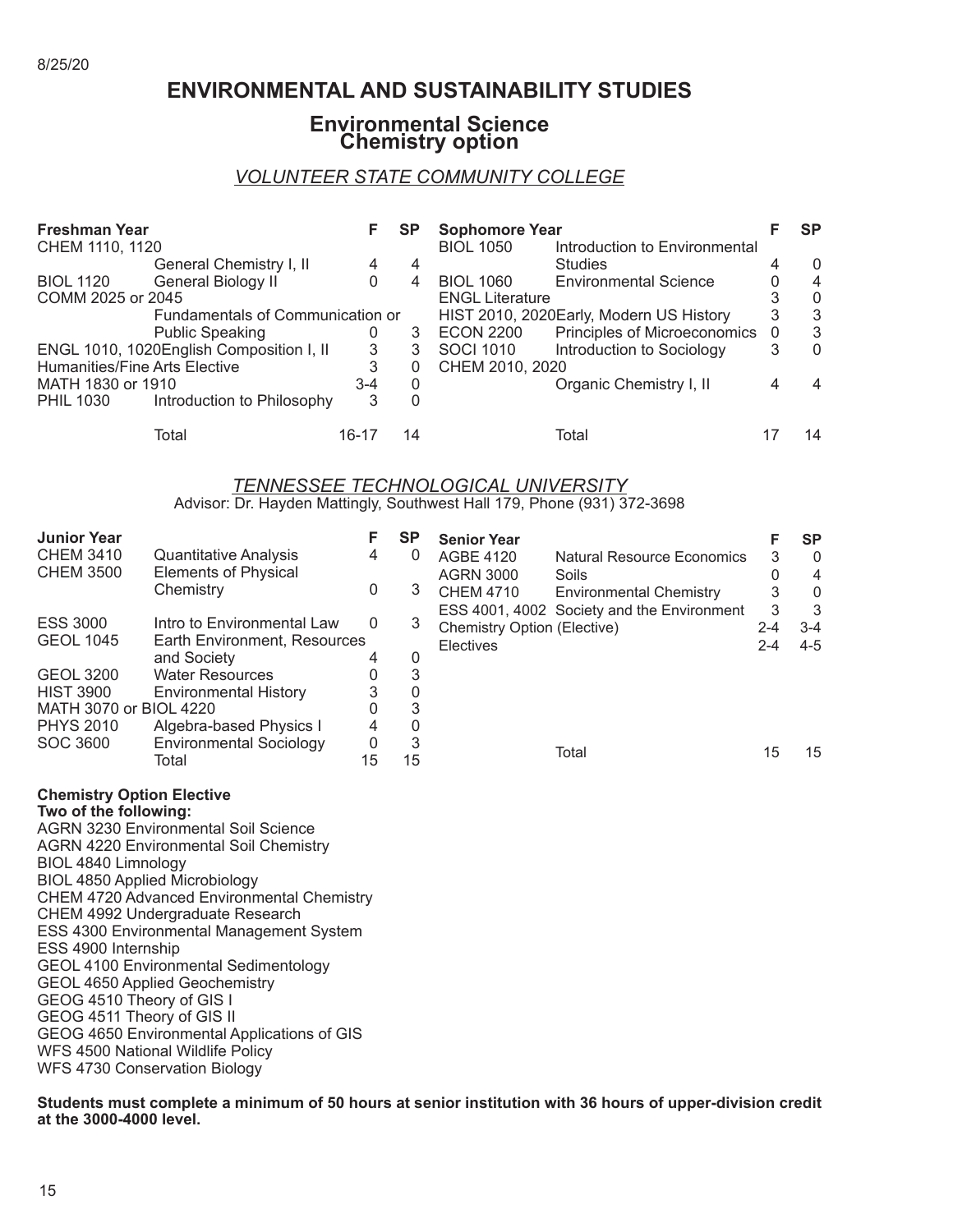### **ENVIRONMENTAL AND SUSTAINABILITY STUDIES**

#### **Environmental Science Natural Resources option**

#### *VOLUNTEER STATE COMMUNITY COLLEGE*

| <b>Freshman Year</b>          |                                          |       | <b>SP</b> | <b>Sophomore Year</b>  |                                         |    | <b>SP</b> |
|-------------------------------|------------------------------------------|-------|-----------|------------------------|-----------------------------------------|----|-----------|
| <b>CHEM 1110</b>              | <b>General Chemistry I</b>               | 4     | 0         | <b>BIOL 1050</b>       | Introduction to Environmental           |    |           |
| <b>BIOL 1120</b>              | General Biology II                       |       | 4         |                        | <b>Studies</b>                          |    | 0         |
| <b>GEOL 1060</b>              | <b>Earth's Environments</b>              | 0     | 4         | <b>BIOL 1060</b>       | <b>Environmental Science</b>            |    | 4         |
| COMM 2025 or 2045             |                                          |       |           | <b>ENGL Literature</b> |                                         |    | $\Omega$  |
|                               | Fundamentals of Communication or         |       |           |                        | HIST 2010, 2020Early, Modern US History | 3  | 3         |
|                               | <b>Public Speaking</b>                   |       | 3         | <b>ECON 2200</b>       | Principles of Microeconomics            | -0 | 3         |
|                               | ENGL 1010, 1020English Composition I, II | 3     | 3         | <b>PHIL 1030</b>       | Introduction to Philosophy              | 3  | 0         |
| Humanities/Fine Arts Elective |                                          | 3     | 0         | <b>SOCI 1010</b>       | Introduction to Sociology               | 3  | $\Omega$  |
| MATH 1130, 1830 or 1910       |                                          | $3-4$ | 0         | Electives <sup>2</sup> |                                         |    | 4         |
| Electives <sup>2</sup>        |                                          |       |           |                        |                                         |    |           |
|                               | Total                                    | 16-17 | 14        |                        | Total                                   | 16 | 14        |

#### *TENNESSEE TECHNOLOGICAL UNIVERSITY* AAdvisor: Dr. Hayden Mattingly, Southwest Hall 179, Phone (931) 372-3698

|                        |                                 |    |           | <b>Senior Year</b>                                    |         | <b>SP</b>  |
|------------------------|---------------------------------|----|-----------|-------------------------------------------------------|---------|------------|
| <b>Junior Year</b>     |                                 | F. | <b>SP</b> | AGBE 4130, AGET 3110 and AGET 3115, or                |         |            |
| AGBE 2010              | World Food and Society          | 0  | 3         | <b>ESS 4300</b>                                       |         | 3          |
| <b>AGRN 3000</b>       | Soils                           | 0  | 4         | AGRN 3230, ESS 4093 or ESS 4900                       | 3-4     | $\Omega$   |
| <b>ESS 3710</b>        | Chemistry and the Environment 3 |    | 0         | AGRN 4210, AGRN 4220, BIOL 4840 or                    |         |            |
| <b>ESS 3000</b>        | Intro to Environmental Law      | 0  | 3         | <b>GEOL 4150</b>                                      |         | 3-4        |
| <b>GEOL 3200</b>       | <b>Water Resources</b>          | 0  | 3         | <b>AGBE 4120</b><br><b>Natural Resource Economics</b> | 3       | $\Omega$   |
| <b>HIST 3900</b>       | <b>Environmental History</b>    | 3  | 0         | ESS 4001, 4002 Society and the Environment            | 3       | 3          |
| MATH 3070 or BIOL 4220 |                                 | 3  | 0         | <b>Directed Electives</b>                             | 3       | 6          |
| <b>PHYS 2010</b>       | Algebra-based Physics I         | 4  | 0         | <b>Electives</b>                                      | $2 - 3$ | $\Omega$   |
| SOC 3600               | <b>Environmental Sociology</b>  | 0  | 3         |                                                       |         |            |
|                        | Total                           |    | 16        | Total                                                 |         | 15 15 - 16 |

**Directed Electives Two of the following:** BIOL 4330 Plant Ecology BIOL 4840 Limnology ESS 4093 Special Topics GEOL 2000 Earth Evolution and Life History GEOG 4510 Theory of GIS I GEOG 4511 Theory of GIS II GEOG 4650 Environmental Applications of GIS WFS 4730 Conservation Biology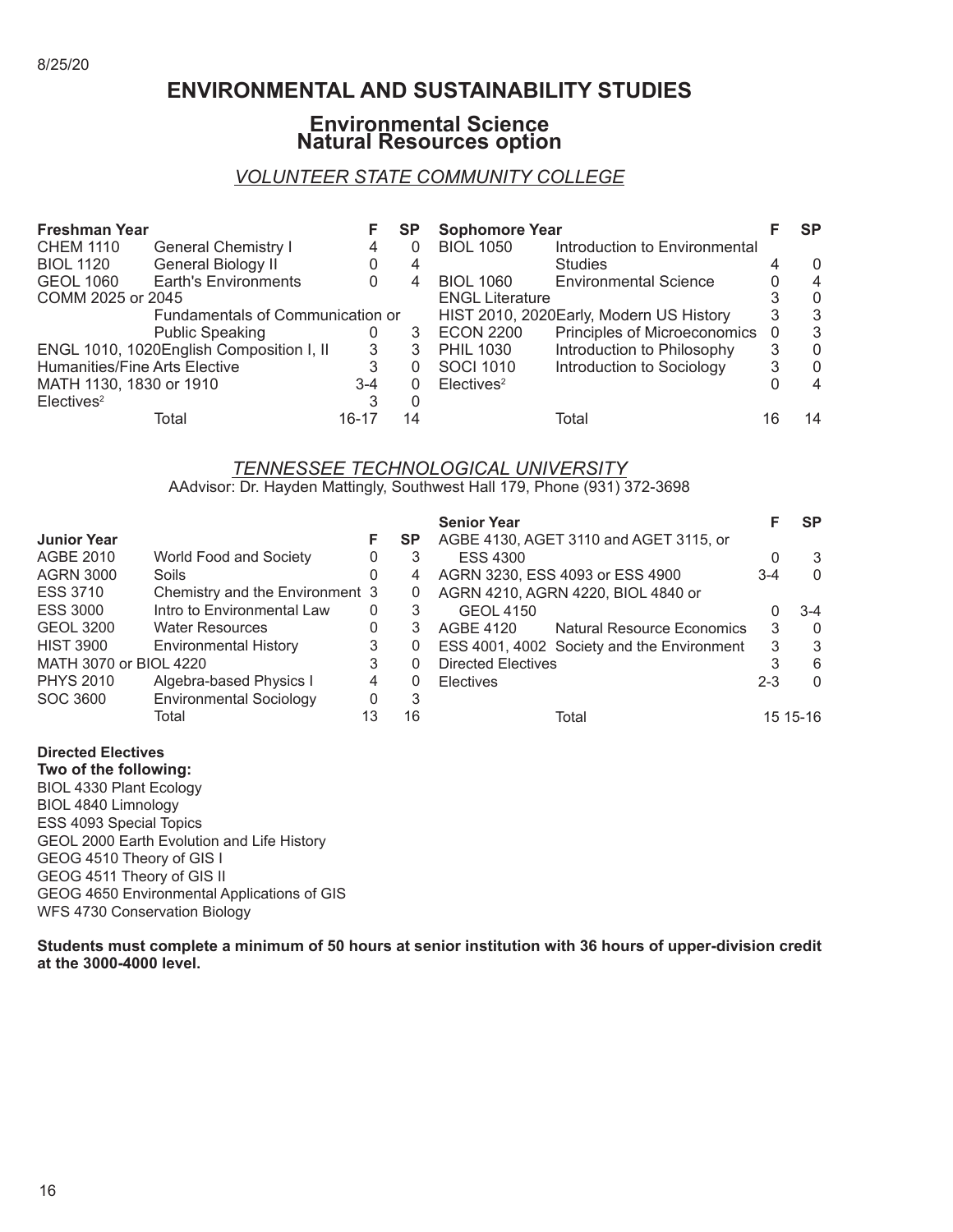# 8/25/20 **ENVIRONMENTAL AND SUSTAINABILITY STUDIES**

### **Environmental Technology**

#### *VOLUNTEER STATE COMMUNITY COLLEGE*

| <b>Freshman Year</b><br>CHEM 1110, 1120<br><b>BIOL 1120</b><br>COMM 2025 or 2045<br>Humanities/Fine Arts Elective<br>MATH 1910, 1920                                                             | General Chemistry I, II<br>General Biology II<br>Fundamentals of Communication or<br><b>Public Speaking</b><br>ENGL 1010, 1020English Composition I, II<br>Calculus I, II                                                                                                                                                                                                                                                                                                                                                                                                                                                                                               | F<br>4<br>0<br>0<br>3<br>3<br>4                                                                        | <b>SP</b><br>4<br>4<br>3<br>3<br>$\Omega$<br>4                                                      | <b>Sophomore Year</b><br><b>BIOL 1050</b><br><b>BIOL 1060</b><br><b>ENGL Literature</b><br><b>GEOL 1060</b><br><b>ECON 2200</b><br><b>PHIL 1030</b><br><b>SOCI 1010</b> | Introduction to Environmental<br><b>Studies</b><br><b>Environmental Science</b><br><b>Earth's Environments</b><br>HIST 2010, 2020Early, Modern US History<br>Principles of Microeconomics<br>Introduction to Philosophy<br>Introduction to Sociology | F<br>4<br>0<br>3<br>0<br>3<br>$\mathsf 0$<br>$\ensuremath{\mathsf{3}}$<br>3 | <b>SP</b><br>$\boldsymbol{0}$<br>4<br>$\boldsymbol{0}$<br>$\overline{4}$<br>$\mathfrak{S}$<br>$\sqrt{3}$<br>$\pmb{0}$<br>$\mathbf 0$ |
|--------------------------------------------------------------------------------------------------------------------------------------------------------------------------------------------------|-------------------------------------------------------------------------------------------------------------------------------------------------------------------------------------------------------------------------------------------------------------------------------------------------------------------------------------------------------------------------------------------------------------------------------------------------------------------------------------------------------------------------------------------------------------------------------------------------------------------------------------------------------------------------|--------------------------------------------------------------------------------------------------------|-----------------------------------------------------------------------------------------------------|-------------------------------------------------------------------------------------------------------------------------------------------------------------------------|------------------------------------------------------------------------------------------------------------------------------------------------------------------------------------------------------------------------------------------------------|-----------------------------------------------------------------------------|--------------------------------------------------------------------------------------------------------------------------------------|
|                                                                                                                                                                                                  | Total                                                                                                                                                                                                                                                                                                                                                                                                                                                                                                                                                                                                                                                                   | 14                                                                                                     | 18                                                                                                  |                                                                                                                                                                         | Total                                                                                                                                                                                                                                                | 16                                                                          | 14                                                                                                                                   |
|                                                                                                                                                                                                  | Advisor: Dr. Hayden Mattingly, Southwest Hall 179, Phone (931) 372-3698                                                                                                                                                                                                                                                                                                                                                                                                                                                                                                                                                                                                 |                                                                                                        |                                                                                                     | TENNESSEE TECHNOLOGICAL UNIVERSITY                                                                                                                                      |                                                                                                                                                                                                                                                      |                                                                             |                                                                                                                                      |
| <b>Junior Year</b><br><b>CEE 3413</b><br>ESS 3710 or CHEM 4710<br><b>ESS 3000</b><br><b>GEOG 4510</b><br><b>HIST 3900</b><br>MATH 3070 or BIOL 4220<br><b>PHYS 2010</b><br>SOC 3600<br>Electives | <b>Environmental Engineering</b><br>Intro to Environmental Law<br>Theory of GIS I<br><b>Environmental History</b><br>Algebra-based Physics I<br><b>Environmental Sociology</b>                                                                                                                                                                                                                                                                                                                                                                                                                                                                                          | F<br>3<br>0<br>$\boldsymbol{0}$<br>3<br>3<br>0<br>$\overline{4}$<br>$\boldsymbol{0}$<br>$\overline{2}$ | <b>SP</b><br>$\mathbf 0$<br>$\sqrt{3}$<br>3<br>$\mathbf 0$<br>$\pmb{0}$<br>3<br>$\pmb{0}$<br>3<br>3 | <b>Senior Year</b><br>AGBE 4120<br><b>ET Tech Elective</b><br>Electives<br><b>GEOG 4511</b>                                                                             | <b>Natural Resource Economics</b><br>ESS 4001, 4002 Society and the Environment<br>Theory of GIS II<br>Total                                                                                                                                         | F<br>$\mathsf 3$<br>3<br>$\ensuremath{\mathsf{3}}$<br>6<br>0<br>15          | <b>SP</b><br>$\boldsymbol{0}$<br>$\sqrt{3}$<br>$\ensuremath{\mathsf{3}}$<br>$6\,$<br>3<br>15                                         |
|                                                                                                                                                                                                  | Total                                                                                                                                                                                                                                                                                                                                                                                                                                                                                                                                                                                                                                                                   | 15                                                                                                     | 15                                                                                                  |                                                                                                                                                                         |                                                                                                                                                                                                                                                      |                                                                             |                                                                                                                                      |
| Four of the following:<br>BIOL 4840 Limnology<br>ESS 4900 Internship<br>GEOG 4850 Advanced GIS<br>GEOL 4711 Hydrogeology<br>WFS 4730 Conservation Biology                                        | <b>Environmental Technology Electives</b><br><b>AGET 3510 Agricultural Surveying</b><br>AGET 3620 Computer-Aided Design in Agriculture<br><b>AGET 2110 Agricultural Engineering Technology</b><br><b>BIOL 4130 Environmental Microbiology</b><br>CEE 4410 Solid and Hazardous Waste Management<br>CEE 4430 Water and Wastewater Engineering<br>CEE 4450 Water Quality Modeling<br>ESS 4300 Environmental Management System<br>GEOG 1130 Geography of Natural Hazards<br>GEOG (GEOL) 3200 Water Resources<br>GEOG 4650 Environmental Applications of GIS<br>PHYS 2010 Algebra-based Physics I or PHYS 2110 Calculus-based Physics I<br>WFS 4500 National Wildlife Policy |                                                                                                        |                                                                                                     |                                                                                                                                                                         |                                                                                                                                                                                                                                                      |                                                                             |                                                                                                                                      |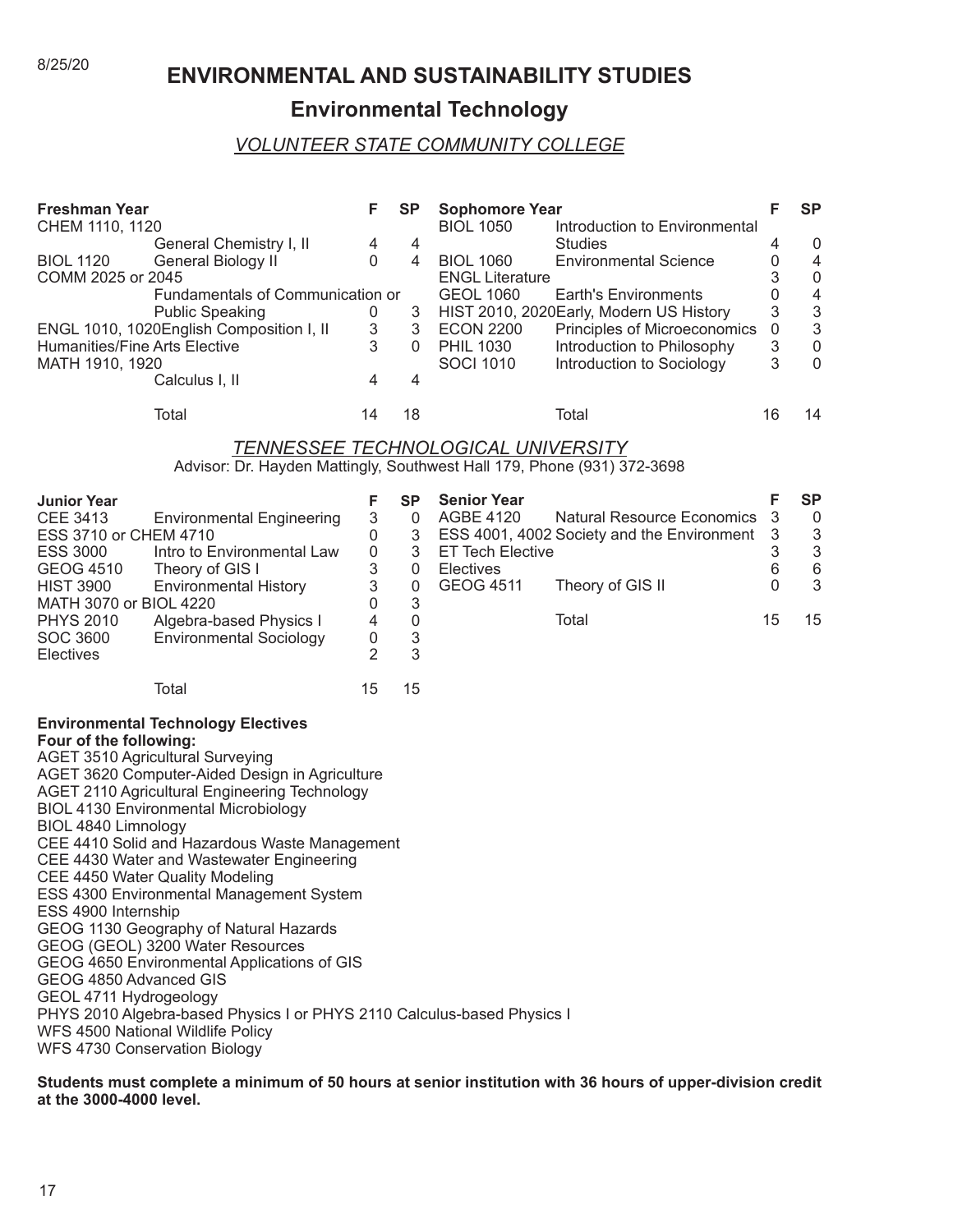### **SCHOOL OF INTERDISCIPLINARY STUDIES**

## **INTERDISCIPLINARY STUDIES (B.S.) (LIST) Workplace Leadership and Human Behavior**

#### *VOLUNTEER STATE COMMUNITY COLLEGE*

| <b>Freshman Year</b>    |                                          |   |          | <b>Sophomore Year</b>                            |     | <b>SP</b>    |
|-------------------------|------------------------------------------|---|----------|--------------------------------------------------|-----|--------------|
| <b>Natural Sciences</b> |                                          |   |          | <b>ENGL Literature</b>                           |     | $\Omega$     |
| COMM 2025 or 2045       |                                          |   |          | HIST 2010, 2020Early, Modern US History          | 3   | 3            |
|                         | Fundumentals of Communication or         |   |          | Humanities/Fine Arts Electives                   |     | -3           |
|                         | <b>Public Speaking</b>                   |   | $\Omega$ | Principles of Microeconomics<br><b>ECON 2200</b> | - 0 | 3            |
|                         | ENGL 1010, 1020English Composition I, II | 3 | 3        | Introduction to Sociology<br><b>SOCI 1010</b>    | 3   | $\mathbf{0}$ |
| MATH <sup>1</sup>       |                                          |   |          | Electives <sup>2</sup>                           |     | 6            |
| <b>PSYC 1030</b>        | Introduction to Psychology               | 3 |          |                                                  |     |              |
| Electives <sup>2</sup>  |                                          | ◠ | 5        |                                                  |     |              |
|                         | Total                                    |   | 15       | Total                                            |     | 15           |

### *TENNESSEE TECHNOLOGICAL UNIVERSITY*

Advisor: Jeannie Smith, Southwest Hall, Phone (931) 372-6238

| <b>Junior Year</b>            |                                    |    | <b>Senior Year</b>       |                                     |    |
|-------------------------------|------------------------------------|----|--------------------------|-------------------------------------|----|
| <b>BMGT 3510</b>              | Management & Org. Behavior         | 3  | <b>BMGT 3630</b>         | Human Resource Management           | 3  |
| <b>LIST 4093</b>              | <b>Special Topics</b>              | 3  | <b>LIST 4340</b>         | <b>Technology for Presentations</b> | 3  |
| SOC 3300                      | Occupational Sociology             | 3  | <b>LIST 3100</b>         | <b>Critical Thinking</b>            | 3  |
| SOC 4430                      | People in Organizations            | 3  | <b>LIST 4200</b>         | Personal and Prof Integrity         | 3  |
| PC 3250                       | <b>Professional Communications</b> |    | <b>LIST 4850</b>         | Topics in Org Development           | 3  |
| <b>LIST 4100</b>              | Adult Learning                     | 3  | <b>LIST 4116</b>         | Internship                          | 6  |
| Social Science Upper Division |                                    | 6  | LIST 4300                | Workplace Performance               | 3  |
|                               | Directed Elective Upper Division   | 6  | <b>LIST 4995</b>         | Capstone Project                    | 3  |
|                               |                                    |    | <b>Directed Elective</b> |                                     | 3  |
|                               | Total                              | 30 |                          | Total                               | 30 |

1 Select from the General Education Core.

2 Courses must be selected from the VSCC/TTU Transfer Equivalency table www.tntech.edu/admissions/undergraduate/ transfer/transfercredit.php

#### **The BS/LIST degree requires a minimum of 120 hours. Students without an Associate's degree may need to take electives or prerequisite credits.**

#### **DEGREE REQUIREMENTS**

 **Students holding an A.S., A.A. and A.A.S. degrees:** The B.S. degree requires a minimum of 120 hours, 60 hours must transfer as an A.S., A.A. or A.A. S. degree, and **50 hours minimum must be taken at a four-year institution.** Students must have a minimum of 45 hours at the 3000 or 4000 level with at least 12 of these hours at the 4000 level. To meet residence requirements, a student must complete 30 hours, including 24 of the last 30 hours of 3000 and 4000 level courses, at TTU.

#### **PREREQUISITE REQUIREMENTS**

 **Students holding A.A.S. degrees:** The general education requirements for TTU must be met, some of which are included in the degree plan above. In addition, if these requirements were not included in the A.A.S. degree, they must be taken: English Composition, 3 hours; Oral Communication (speech-based), 3 hours; Math, 3 hours (requiring 2 years of Algebra and 1 year of Geometry in high school); Humanities/Fine Arts, 3 hours; Social/Behavioral Sciences, 6 hours; and Natural Sciences, 8 hours.

**Students holding A.S. or A.A. degrees:** The general education requirements for TTU must be met.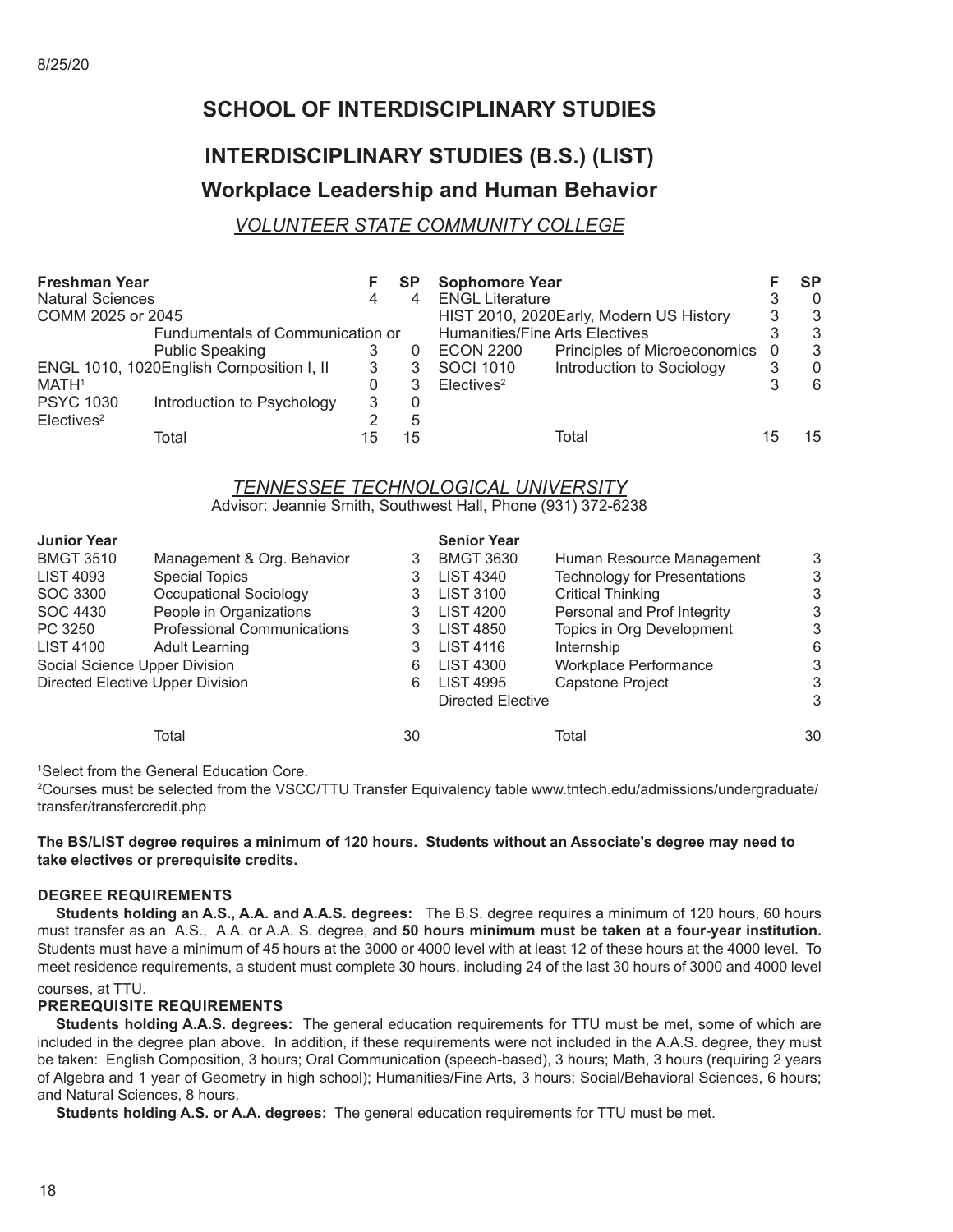### **INTERDISCIPLINARY STUDIES (B.S.) (LIST)**

#### *VOLUNTEER STATE COMMUNITY COLLEGE*

| <b>Freshman Year</b><br><b>Natural Sciences</b><br>COMM 2025 or 2045 |                                          |   | <b>SP</b><br>4 | <b>Sophomore Year</b><br><b>ENGL Literature</b> | HIST 2010, 2020Early, Modern US History | 3 | <b>SP</b><br>$\mathbf{0}$<br>3 |
|----------------------------------------------------------------------|------------------------------------------|---|----------------|-------------------------------------------------|-----------------------------------------|---|--------------------------------|
|                                                                      | Fundamentals of Communication or         |   |                | Humanities/Fine Arts Electives                  |                                         |   | -3                             |
|                                                                      | <b>Public Speaking</b>                   |   | 0              | <b>ECON 2200</b>                                | Principles of Microeconomics            |   | 3                              |
|                                                                      | ENGL 1010, 1020English Composition I, II | 3 |                | <b>SOCI 1010</b>                                | Introduction to Sociology               | 3 | $\mathbf{0}$                   |
| MATH <sup>1</sup>                                                    |                                          |   |                | Electives <sup>2</sup>                          |                                         |   | 6                              |
| <b>PSYC 1030</b>                                                     | Introduction to Psychology               | 3 | 0              |                                                 |                                         |   |                                |
| Electives <sup>2</sup>                                               |                                          | ົ | 5              |                                                 |                                         |   |                                |
|                                                                      | Total                                    |   | 15             |                                                 | Total                                   |   | 15                             |

#### *TENNESSEE TECHNOLOGICAL UNIVERSITY*

Advisor: Jeannie Smith, Southwest Hall, Phone (931) 372-6238

#### **Junior Year**

| <b>Junior Year</b>                      |     | <b>Senior Year</b>                                  |    |
|-----------------------------------------|-----|-----------------------------------------------------|----|
| Emphasis Area (3000-4000 level courses) | 12  | Emphasis Area (3000-4000 level courses)             | 12 |
| Electives (3000-4000 level)             | 18. | Electives (any level)                               | 15 |
|                                         |     | LIST 4995 Capstone Project (last semester; all      |    |
|                                         |     | concentration requirements must be completed prior) | -3 |
| Total                                   | 30  | Total                                               | 30 |
|                                         |     |                                                     |    |

1 Select from the General Education Core.

2 Courses must be selected from the VSCC/TTU Transfer Equivalency table www.tntech.edu/admissions/undergraduate/ transfer/transfercredit.php

#### **The BS/LIST degree requires a minimum of 120 hours. Students without an Associate's degree may need to take electives or prerequisite credits.**

#### **DEGREE REQUIREMENTS**

 **Students holding an A.S., A.A. and A.A.S. degrees:** The B.S. degree requires a minimum of 120 hours, 60 hours must transfer as an A.S., A.A. or A.A. S. degree, and **50 hours minimum must be taken at a four-year institution.** Students must have a minimum of 45 hours at the 3000 or 4000 level with at least 12 of these hours at the 4000 level. To meet residence requirements, a student must complete 30 hours, including 24 of the last 30 hours of 3000 and 4000 level

#### courses, at TTU.

#### **PREREQUISITE REQUIREMENTS**

 **Students holding A.A.S. degrees:** The general education requirements for TTU must be met, some of which are included in the degree plan above. In addition, if these requirements were not included in the A.A.S. degree, they must be taken: English Composition, 3 hours; Oral Communication (speech-based), 3 hours; Math, 3 hours (requiring 2 years of Algebra and 1 year of Geometry in high school); Humanities/Fine Arts, 3 hours; Social/Behavioral Sciences, 6 hours; and Natural Sciences, 8 hours.

**Students holding A.S. or A.A. degrees:** The general education requirements for TTU must be met.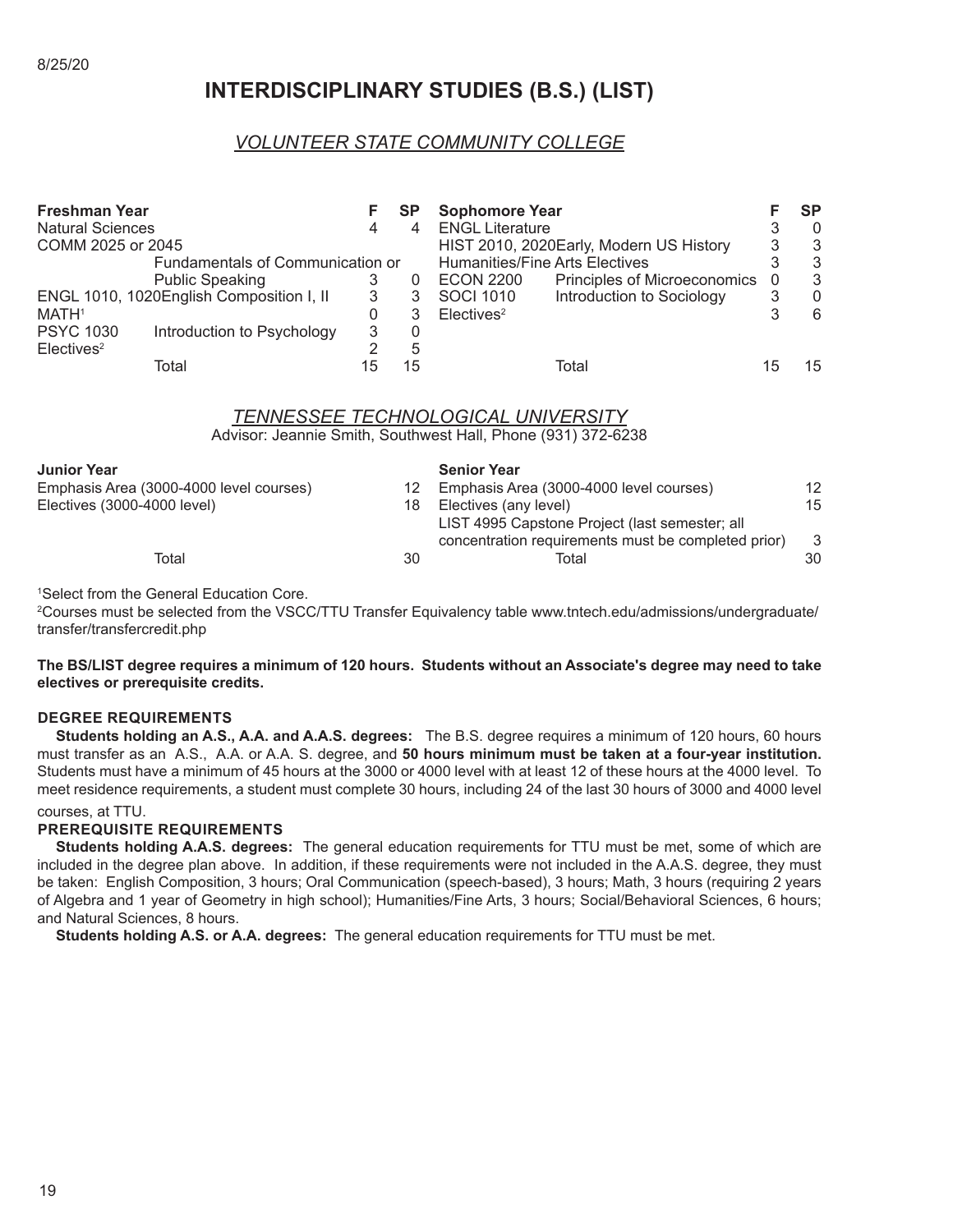### **SCHOOL OF PROFESSIONAL STUDIES**

### **PROFESSIONAL STUDIES (B.S.)**

### *VOLUNTEER STATE COMMUNITY COLLEGE*

| <b>Freshman Year</b>                         | F                        | <b>SP</b> | <b>Sophomore Year</b>                                                                                     | F<br><b>SP</b>      |
|----------------------------------------------|--------------------------|-----------|-----------------------------------------------------------------------------------------------------------|---------------------|
| ENGL 1010, 1020English Composition I, II     | 3                        | 3         | <b>PSYC 1030</b><br>General Psychology                                                                    | 3<br>$\overline{0}$ |
| HIST 2010, 2020 Early, Modern US History     | 3                        | 3         | <b>ENGL Literature</b>                                                                                    | 3<br>$\Omega$       |
| MATH <sup>1</sup>                            | 3                        | 0         | COMM 2025 or 2045                                                                                         |                     |
| <b>Natural Science</b>                       | $\overline{\mathcal{A}}$ | 4         | Fundamentals of Communication or                                                                          |                     |
| Humanities/Fine Arts Electives               | 3                        | 3         | <b>Public Speaking</b>                                                                                    | 3<br>$\overline{0}$ |
|                                              |                          |           | SOCI 1010<br>Introduction to Sociology                                                                    | 3<br>$\Omega$       |
|                                              |                          |           | ECON 2100, 2200                                                                                           |                     |
|                                              |                          |           | Principles of Microeconomics,                                                                             |                     |
|                                              |                          |           | Macroeconomics                                                                                            | 3<br>$\mathfrak{S}$ |
|                                              |                          |           | Electives <sup>2</sup>                                                                                    | 3<br>4              |
|                                              |                          |           |                                                                                                           |                     |
| Total                                        | 16                       | 13        | 15<br>Total                                                                                               | 15                  |
|                                              |                          |           | <b>TENNESSEE TECHNOLOGICAL UNIVERSITY</b><br>Advisor: Jeannie Smith, Southwest Hall, Phone (931) 372-6238 |                     |
|                                              |                          |           |                                                                                                           |                     |
| <b>Junior Year</b>                           |                          |           | <b>Senior Year</b>                                                                                        |                     |
| Professional Core (3000-4000 level courses)  |                          | 9         | Professional Core (3000-4000 level courses)                                                               | 12 <sup>°</sup>     |
| Concentration (3000-4000 level) <sup>1</sup> |                          | 15        | Electives (any level)                                                                                     | 15                  |
| Electives (3000-4000 level)                  |                          | 6         | PRST 4995 Capstone Project (last semester; all                                                            |                     |
|                                              |                          |           | concentration requirements must be completed prior)                                                       | 3                   |
| Total                                        |                          | 30        | Total                                                                                                     | 30                  |

1 Available concentrations in Health Administration, Information Technology, Organizational Leadership, or International Organizational Leadership, http://www.tnecampus.info/welcome-tn-ecampusinfo. This is an online degree program delivered through TN eCampus http://www.tnecampus.info/welcome-tn-ecampusinfo.